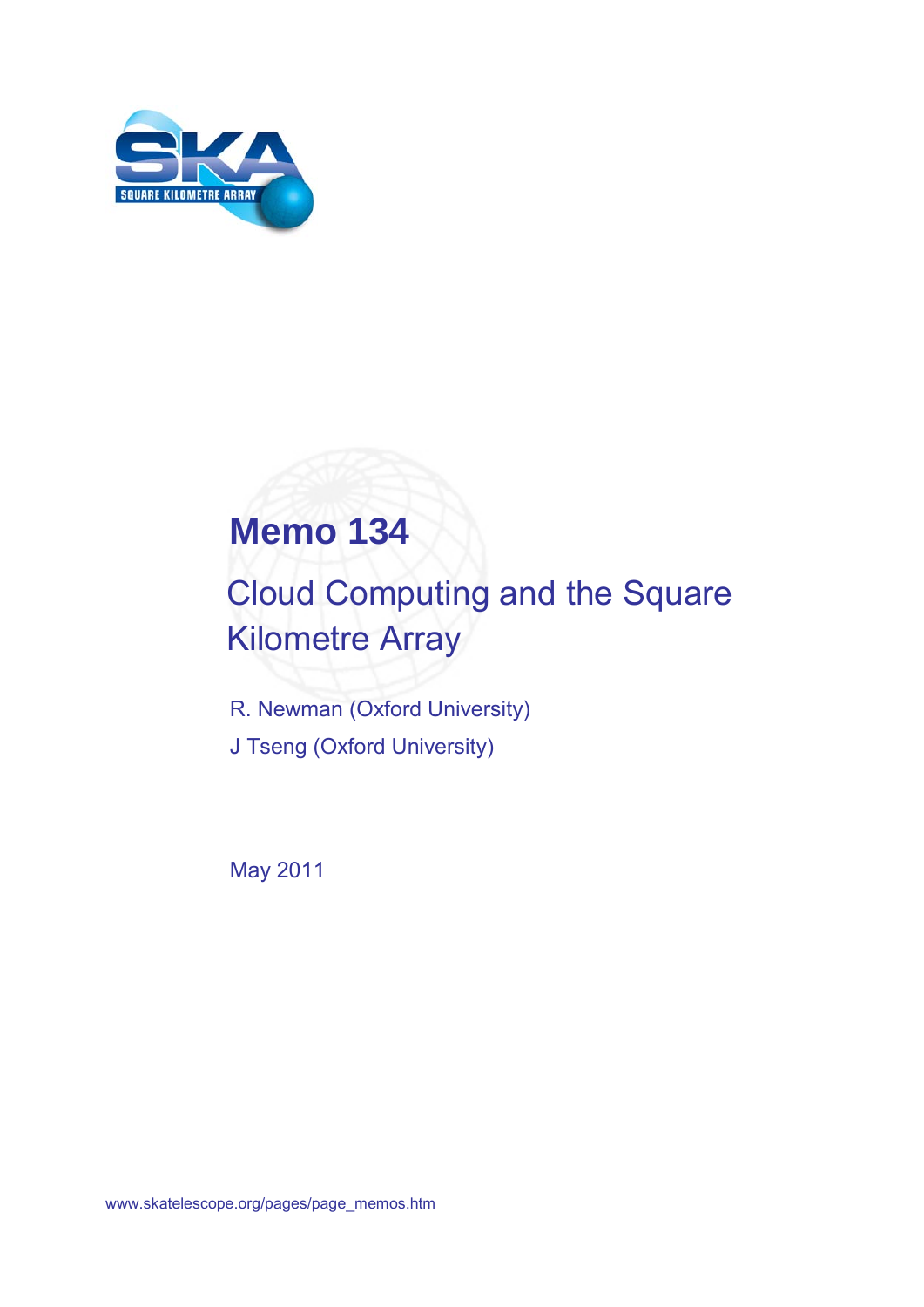## 1 Executive Summary

The Square Kilometre Array (SKA) will be a next-generation radio telescope that has a discovery potential 10,000 times greater than anything available currently[24]. The SKA's scientific potential is due to its large combined antennae area and consequent ability to collect vast amounts of data—predicted to be many Exabytes<sup>1</sup> of data per year once fully operational [71, 46, 41, 44].

Processing this data to form standardised "data products" such as data cubes and images is a major challenge yet to be solved and conservative estimates suggest an Exaflop<sup>2</sup> computer will be needed to process the daily data  $[46, 45, 44, 71]$ . Although full production may not be until after 2020, such a computer would still be the top supercomputer in the world (even assuming another decade of Moore's Law-type technology improvements) and the daily data captured would still be impractical to store permanently [46].

Such challenges warrant examining all possible sources of computing power to mitigate project risks and ensure most effective use of project funds when construction begins.

This report was commissioned by ICRAR, iVEC, and Oxford University to examine whether aspects of *Cloud Computing* could be used as part of an overall computing strategy for the SKA. The dual aims of this 3 month project are therefore:

- 1. to examine the computing requirements for the planned SKA data processing pipeline in the context of the growing popularity of cloud computing; and
- 2. to develop one or more prototype applications to demonstrate the efficacy of Desktop Cloud computing in the context of the astrophysics problems related to the SKA.

It is expected that the SKA will be built in either South Africa or Western Australia, with the site chosen by 2012. Both sites are in advanced stages of building SKA pathfinders<sup>3</sup>, but as two of the commissioning organisations (ICRAR and iVEC) represent the Australian candidate this report uses the Australian pathfinder "ASKAP" as the exemplar for examining SKA computing, and prototype cloud computing code was developed and tested during the Australian part of the work.

<sup>&</sup>lt;sup>1</sup>Equivalent to 50,000 years of DVD quality video [26].

<sup>2</sup>A supercomputer 1000 times more powerful than the most powerful supercomputer today.

<sup>3</sup>Smaller systems designed to test technologies - see http://en.wikipedia.org/wiki/ Australian\_Square\_Kilometre\_Array\_Pathfinder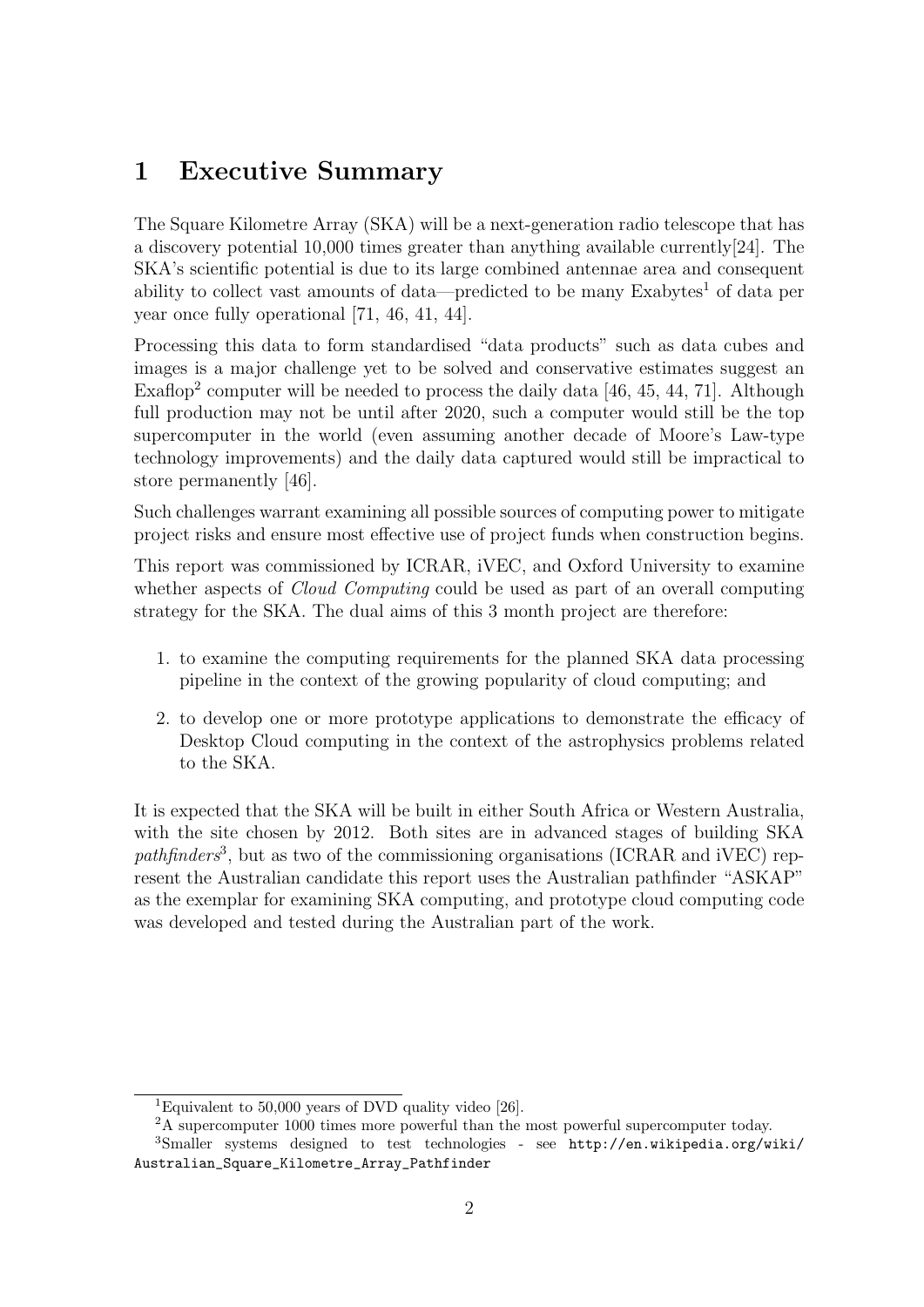# 2 SKA Data Processing Pipeline

As in other large scientific instruments such as the LHC[19], LOFAR[20] and LSST[18], the SKA data will be collected and then immediately processed and reduced into forms more convenient for storage, scientific analysis and/or reprocessing [43, 49]. Only dedicated parallel hardware will be able to cope with the initial computations (thousands of FPGA's or ASIC's), which start at the remote antenna sites where the signals will be digitised almost immediately after being captured [41, 43]. Digital data will then transported via fibre optic links in stages to progressively more central processing facilities where distilled data products will be derived and stored in a digital archive [46].

Although these data products will be orders of magnitude smaller than the raw data, and therefore suitable for online access, the archive will nevertheless grow by many petabytes per year [56, 54, 50]. Thus it makes sense to locate the archive relatively close to (and to be considered part of) the central SKA infrastructure [44, 54].

The ASKAP pathfinder project [4] serves as a useful template to examine the data pipeline plans for the SKA. Designed to be 1% the size of the full SKA, ASKAP consists of 36 dish antennas which will produce collectively a data rate of over 60 Terabits/sec (see [28, 43]). Correlation, beamforming and other processing steps will reduce this to less than 1 GByte/sec which will be then stored in a central archive in Perth. A 100 Teraflop computer has been built in the Pawsey HPC centre to manage the final data production steps [46, 48], and such a machine today ranks  $87<sup>th</sup>$ in the world [25]. The ASKAP data pipeline already pushes the current limits of data transport, processing and storage, thereby highlighting the significant technical challenges of building the full SKA pipeline even allowing for technology advances over the next decade [44].

Detecting astrophysical phenomena within these archived data products requires significant ongoing processing, and many will be examined many times over. Each investigation, which may be instigated by researchers almost anywhere in the world, is expected to require significant computing power [76]. For example, the Astropulse project aims to use distributed (volunteer) computing to reprocess data from the Arecibo telescope and Allen Telescope Array, and the latest processing algorithms easily utilise 100 teraFLOPS (TFLOPS) of computing power [73]. The data rate from  $ASKAP$  is many times that of the current Astropulse datasets<sup>4</sup>, and the SKA many times more than that.

Experiences from other Astrophysics projects suggest the computational load of reprocessing initial data products from respective archives is substantial and grows significantly over time. The Sloan Digital Sky Survey team suggests over-provisioning computing and storage by a factor of 6 relative to initial "raw processing" estimates to account for this growth [53]. The project plan for the LSST also reflects the expectation that a large but difficult to estimate computational load will emerge once data

<sup>4</sup>The initial Astropulse datasets totaled only 43 TB.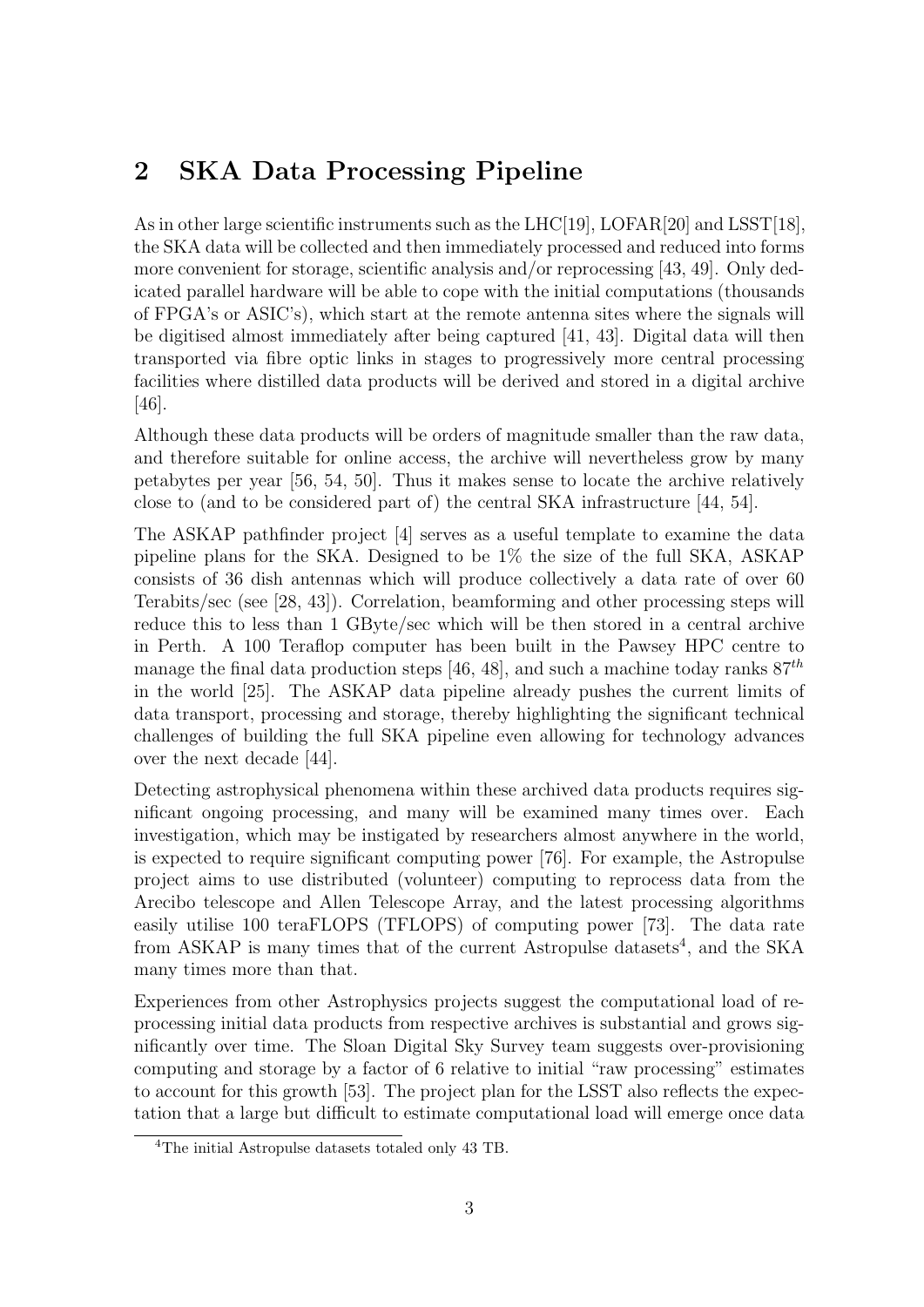is made available [57, 21]. This effect is not surprising, and indeed, once operational, the absence of increasing demand over time might be considered a project failure.

A comparison to the ATLAS experiment [5] at the Large Hadron Collider [19] is instructive. The online trigger and data acquisition system, consisting of both realtime components along with nearly 6000 CPU cores in 2300 PC's, is designed to reduce the data stream by a factor of 200,000 before the resulting 300 MB/sec is archived [40]. The problem of storing, processing, re-processing, and analysing this and other LHC data was recognized before it received its official go-ahead in 1996. In 1999, the concept of building a computer "grid" to share processing and storage resources to address this challenge was outlined, and the European Data Grid project started in 2001 to build a prototype [16]. Since then, follow-on projects EGEE, EGEE II, EGEE III, and EGI were successively funded by the European Union, and the LCG (LHC Computer Grid) was a major component of these projects. Since the LHC started large-volume data production in 2010, LCG has been coping well with the data processing load with over 100,000 CPU's [19, 61, 16] distributed between CERN and dozens of other participating institutions. Particle Physics researchers have access to the LCG and can use the resources to run their analysis jobs using a batch queue submission model - albeit a widely distributed one.

The CERN experience suggests that plans to accommodate substantial processing power which will be demanded by users of the data archive should begin early on and be integral to the construction of other infrastructure. The LCG took over a decade to reach production level quality, consumed a substantial fraction of the overall budget and represented a significant project risk.

The SKA is in a similar place the LHC was in 2000, and thus it would seem prudent to consider how the data stored in the archive will be processed by researchers. The Pawsey supercomputing centre [48] is currently the only facility even partly dedicated to the SKA, and as outlined above, much of this processing will be consumed with continuous data production jobs.

As with the LHC, LOFAR, LSST, and other large collaborative projects, the SKA project plan, with some justification, expects researchers to export data and process it with their own resources. Indeed it is expected a tiered data distribution to the rest of the world similar to the model adopted at CERN will be used [55, 44]. While this approach may enable the SKA project to avoid budgeting for some of the processing requirements at this stage, it would be extrordinary[49] not to provide any computing facilities beyond basic data archiving as the rate of scientific discovery from the SKA data would be impeded significantly<sup>5</sup>.

Fortunately, aspects of the increasingly popular paradigm of "Cloud Computing" can help mitigate these issues.

<sup>5</sup>Many researchers will find it difficult to obtain sufficient processing power themselves and/or suffer network limitations when downloading data from the central archive to other parts of the world.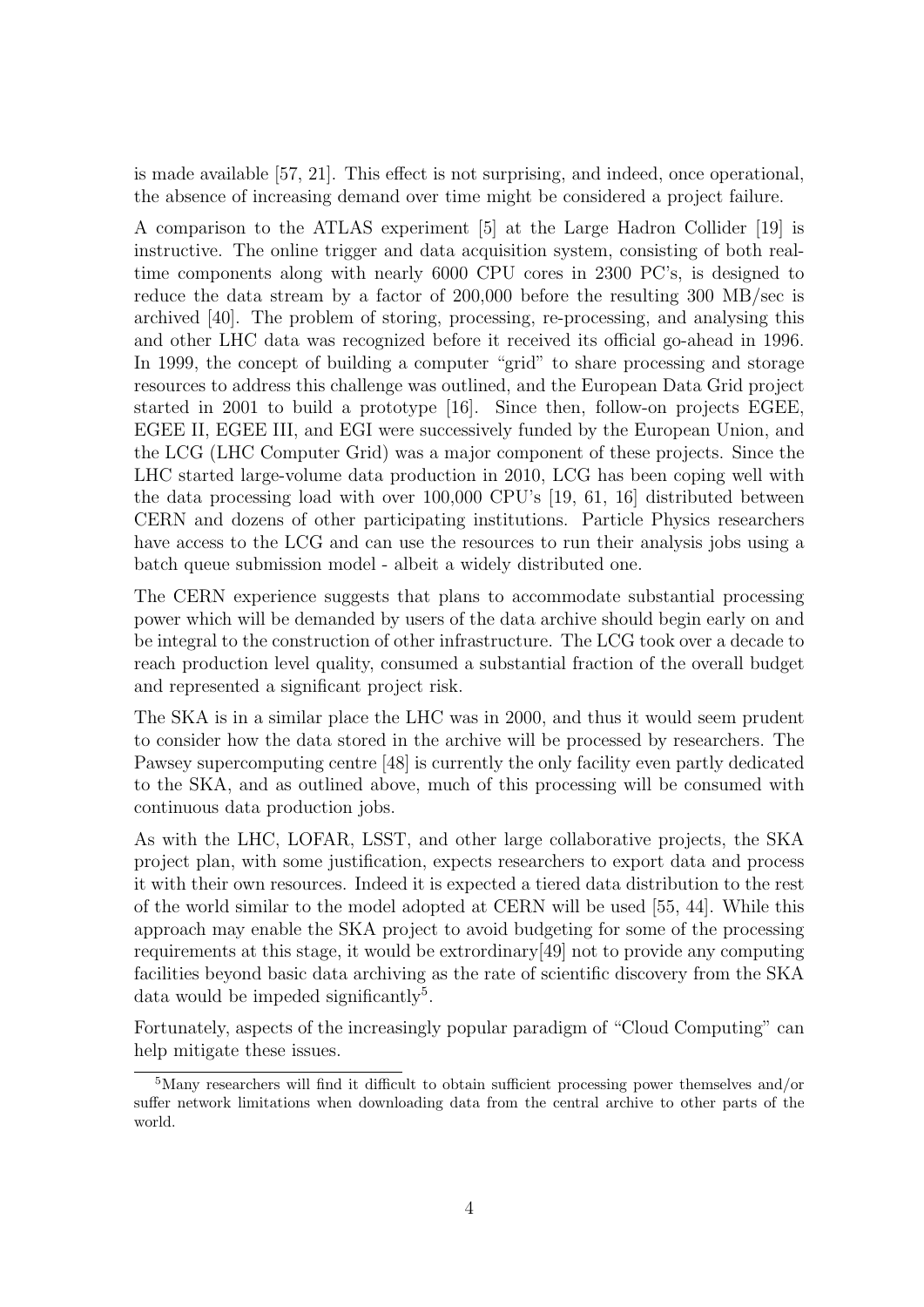## 3 Cloud Computing

Cloud computing is a recent computing paradigm shift where computing infrastructure purchasing, provisioning, housing, maintenance and even administration is outsourced to a specialist management company. The latter, exploiting economies of scale, takes on the capital expenditure of providing and running computing infrastructure and rents this to users as an operating expense. With many providers allowing flexible contracts with little or no tie-in, businesses can save major capital expenditure, financing and over-provisioning costs<sup>6</sup>.

The cost savings made possible by Cloud Computing have created a new IT industry sector worth USD 68 billion in 2010, and it is projected to grow to over USD 140 billion by 2014 [14]. There is intense competition for capturing new customers as more businesses move internal IT over to cloud providers, and as the computer is seen as a basic commodity there is an equally intense pressure on prices.

To whatever extent the SKA project eventually provides facilities for processing archived datasets, datacentre-centric cloud computing offers low-risk options to address the isolated location of the archive relative to the bulk of Astrophysicists worldwide:

- Popular or recent data from the archive can be uploaded to the cloud as part of SKA production. Cloud storage makes it easy to find suitable space closer, in network terms, to the majority of users interested in the data, relieving the archive of repeated requests and enabling more efficient use of international bandwidth (and associated costs).
- Once in the cloud, data can be processed within it. Cloud processing offers many flexible ways to access computational resources, including renting HPC clusters by the hour as required, which consequently track improvements in hardware.

Although the datasets will be large by today's standards, ongoing advances in networking technologies mean that the price and time exporting petabyte files internationally will continue to fall and become routine within the timescale of the SKA. The CANARIE network recently (2010) upgraded to a 100 GBit backbone to connect several centres across Canada [10], and similar speed through an undersea cable has also been demonstrated [6]. With network technologies driving into the Terabit/sec range, fueled by ever increasing consumer and business demand, orders-of-magnitude improvements in local, national and international networks can be expected over the coming decade [77, 52, 22, 69].

The good news therefore is that the SKA project need not provide additional networking infrastructure beyond the data archive, and can simply make suitable budget

<sup>6</sup>Sudden extra needs can be accommodated within hours using cloud-based services; so called "cloud-bursting"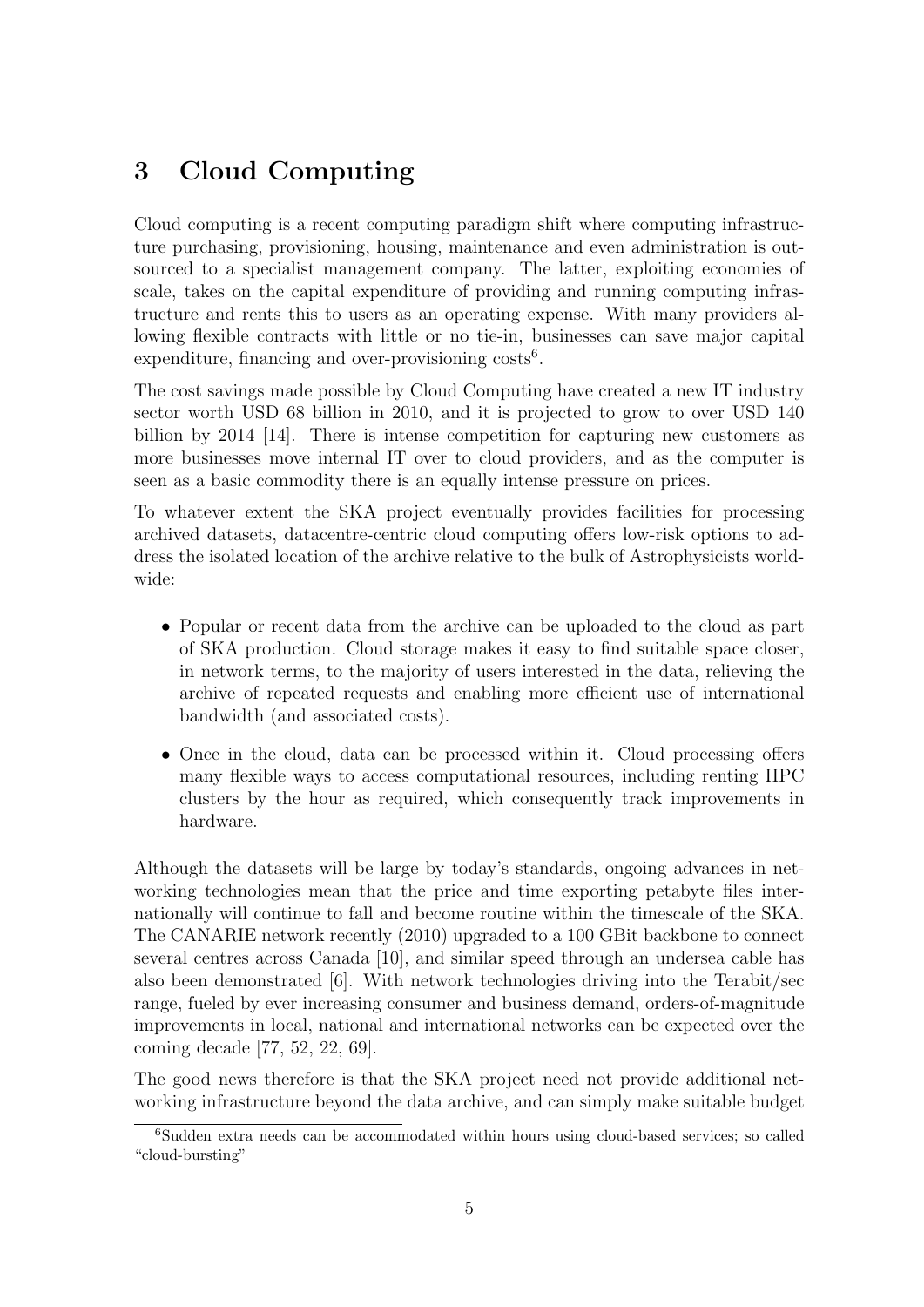allocation for data transfer on standard commercial links. Individual researchers can expect to access the SKA archive remotely, but perhaps more importantly the multibillion dollar cloud computing facilities worldwide will also be within easy reach.

The epitome of cloud provision is Amazon with its "Elastic Compute Cloud" (EC2) and "Simple Storage Service" (S3) [3]. In 2010, Amazon EC2 released their ondemand HPC instances which provide highly interconnected supercomputing power at an hourly cost<sup>7</sup>, and as of Feb 2010 SGI has a similar offering [11]. In April 2010 Amazon opened a datacentre in Singapore and is "very likely" to have a presence in Australia in the near future [2, 27]. The Singapore facility could already handle the data storage of ASKAP and will easily handle the SKA data archive within the decade. Thus datacentre-centric cloud computing already provides the capability to store and process ASKAP datasets, and can be expected to be capable of doing the same for the SKA in the appropriate timeframe.

Amazon's pricing model is based on actual CPU usage and network transfers into and out of the cloud; no additional charges are levied for hardware upgrades or the need to build further datacentre capacity.

| Experiment                                   | Size (TB) |
|----------------------------------------------|-----------|
| High resolution spectral line                | 200       |
| Survey spectral line medium resolution       | 330       |
| Snapshot continuum some spectral information | 30        |
| High resolution long baseline                | 360       |

Table 1: Potential SKA Experiments and possible input data sizes [29]

Table 1 shows the data sizes of some hypothetical data processing tasks which might arise from the SKA. Uploading this data from the archive to the cloud (physically in Singapore, US or Europe) would take around 2-5 days on a 10GBit link (a few hours at 100GBit).

Following Amazon's pricing model as at September 2010, uploading, storing and processing this data with 1000 EC2 "High CPU" Linux spot instances would cost USD 70,000 per month. This estimate assumes ongoing production of experiment runs, so the 200 TB is stored continuously and 160 CPU hours of processing (on all 1000 nodes) is performed every month.

For a single researcher, with a more limited budget, a one-time run of 200TB on only 100 machines over 3 days would cost USD 11,000.

For a larger collaboration collectively sharing data and processing resources, there might be a need for 1PB storage and 1000 processing nodes. The cost of continuous processing and storage of this data would be approximately USD 225,000 per month (and a yearly payment of USD 455,000). These figures do not factor in volume

<sup>7</sup>Amazon HPC on-demand delivering 41 TFLOPS, at USD 1400 per hour

http://www.hpcinthecloud.com/features/Amazon-Adds-HPC-Capability-to-EC2-98349769. html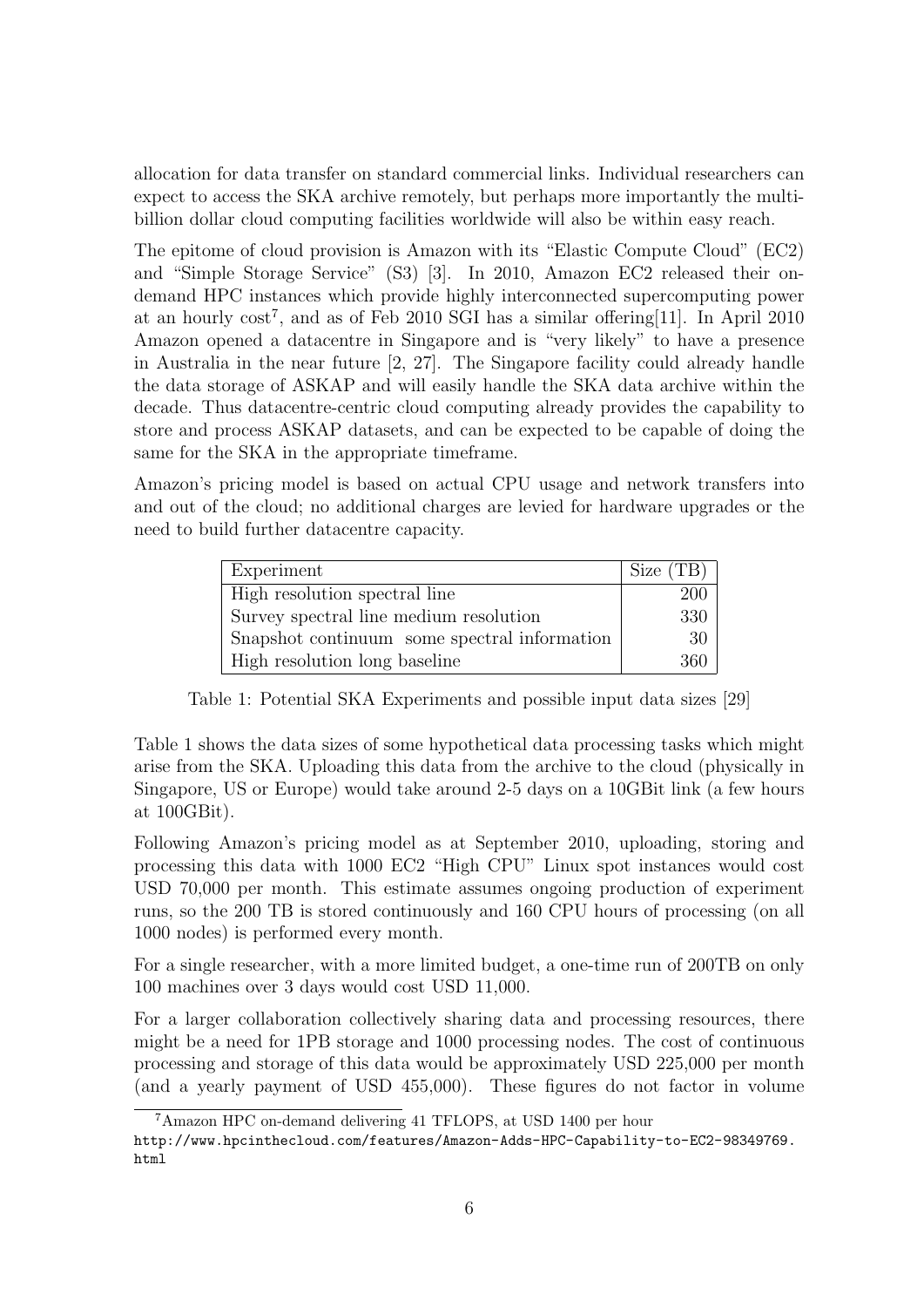discounts or negotiated services available from Amazon's competitors, which would reduce the price significantly.

## 4 Desktop Cloud Computing

Another aspect of cloud computing, which is fundamentally about sharing physical computing resources efficiently to minimise wastage, is that of a "Desktop Cloud". Similar to the idea of volunteer computing, a desktop cloud is deployed over a wide range of potentially idle desktop computers in domestic or institutional premises. It differs from volunteer computing in that commercial work is embraced, and thus the contributor might earn a reward for the CPU time provided. A desktop cloud also differs from an "Enterprise Cloud" in that it implies computers from different institutions and/or companies are to be used together rather than remaining hidden behind the corporate firewall [15, 51, 38, 60, 37]. The usefulness of a desktop cloud is driven by two key requirements:

- 1. A large number of underutilised computers, and
- 2. A good network connection to many of these.

Astrophysics has been a keen user of distributed volunteer computing from the earliest days of the Internet, where personal desktop computers were still relatively underpowered and network connections slow. The original SETI@Home project began in 1999 and when completed in 2005 had achieved the largest computation in history [23]. This success led to the development of the BOINC platform for distributed computing [7], spawning several scientific computing projects including several ongoing Astrophysics searches, e.g., SETI@Home (version 2), Einstein@Home, and Astropulse [73, 12, 23]. The combined BOINC pool of computers grows by 100,000 new donors every year and currently releases over 5 petaFLOPS of computing power; much more than that of the world's top supercomputer.

The success of the volunteer model is due to the rapid changes in both aspects above:

- 1. There are over 1.2 billion personal computers worldwide in 2010, and over 300 million are manufactured every year. Most computers are idle most of the time (90% or greater [72, 65]), and with multi-core systems now standard, the amount of processing power going to waste is growing rapidly as most PC usage does not require all cores simultaneously.
- 2. There are over 1.5 billion people connected to the Internet, over 300 million connected with broadband (high-speed) links, and this number increases by millions per year.

The unused computing power worldwide is therefore substantial, currently more than 100 times the combined computing power of the world's top 500 supercomputers, and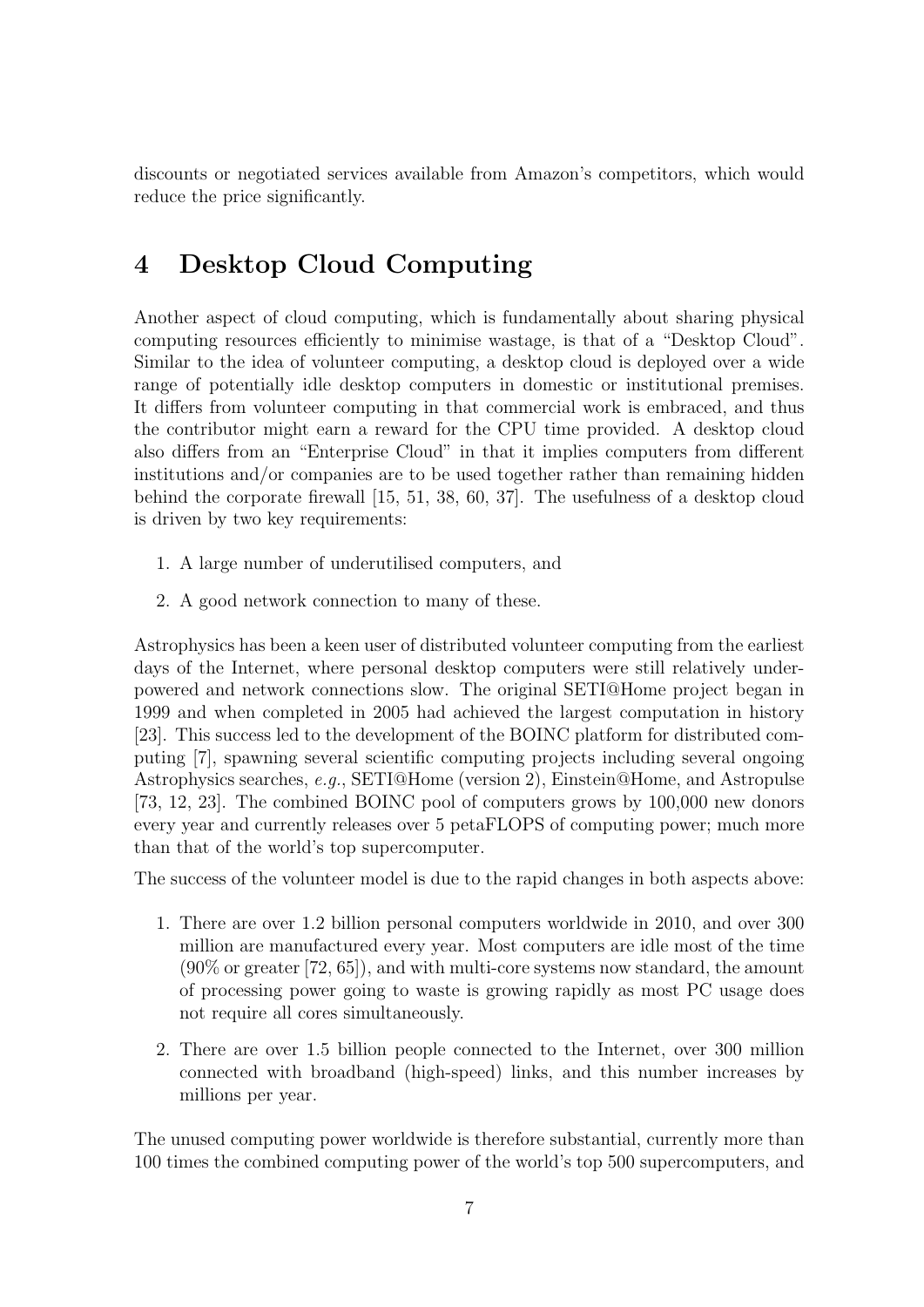is growing at a rapid rate. The fair price for using these resources, assuming they are not volunteered, is the data transport cost plus the incremental electricity charge for running a CPU core at 100% rather than idle. By any set of assumptions this cost is minimal, at least 10 times cheaper than any other means of accessing CPU time, because the capital and idle running costs are borne by the owner.

The desktop cloud concept makes even more sense in an academic setting, where they have also been called "Campus Grids" [74, 1, 72, 75]. A typical University will have relatively limited geographic extent and with many high volume network users can easily justify installing and maintaining high speed local area networks. Universities will also provide relatively modern desktop PCs for staff and will typically have rooms of additional (shared) PCs for student laboratories and teaching purposes.

Thus a typical University with 20,000 staff and students might be assumed to have 10,000 computers deployed around campus in offices and labs. If only 5000 of these are assumed to be less than 2 years old (and therefore typical of the average processing power reported by the BOINC project[7]), their combined CPU power would be 50 TFLOPS, *i.e.*, a supercomputer ranked  $160<sup>th</sup>$  in the world. Linking these machines via a high-speed LAN makes this power readily available and so a campus grid can often provide researchers with more much power than any local HPC centre [72, 75].

Perth has four local universities already equipped with high speed networks, but perhaps just as important is the fact that all four campuses (including the site of the ASKAP and proposed SKA archive) are connected via the iVEC network with 10GBit links [17]. With a combined population of 100,000 staff and students, an assumed 40,000 relatively modern desktop computers could be combined into a 400 TFlop supercomputer, equivalent to the  $16^{th}$  in the world and four times the power of the Pawsey HPC centre [48]. As the infrastructure is already in place, the cost of releasing this power is modest to insignificant (as reported in [72, 9, 32, 74]). It is therefore clear that a suitably provisioned desktop cloud in Perth could dramatically increase the rate at which SKA data is turned into discoveries.

## 5 A Prototype Desktop Cloud

Although a desktop cloud represents the cheapest way of obtaining large amounts of processing power, not all tasks map well onto a distributed network of computers.

Searching for pulsars in a tiny section of the sky often requires data taken only from that small area. Thus searching the sky requires independent processing of tiny subsamples of the entire sky dataset, and distributed computing can be deployed very effectively in this case. Conversely, simulating galactic evolution since the Big Bang requires accurate modeling of gravitational interactions between large numbers of virtual masses, and thus data may need constantly to be exchanged between compute nodes as the simulation evolves. Distributed computing would be much less effective in this case, and a dedicated HPC cluster with high-speed network interconnect would perform the task much more quickly. Astrophysicists have both types of challenges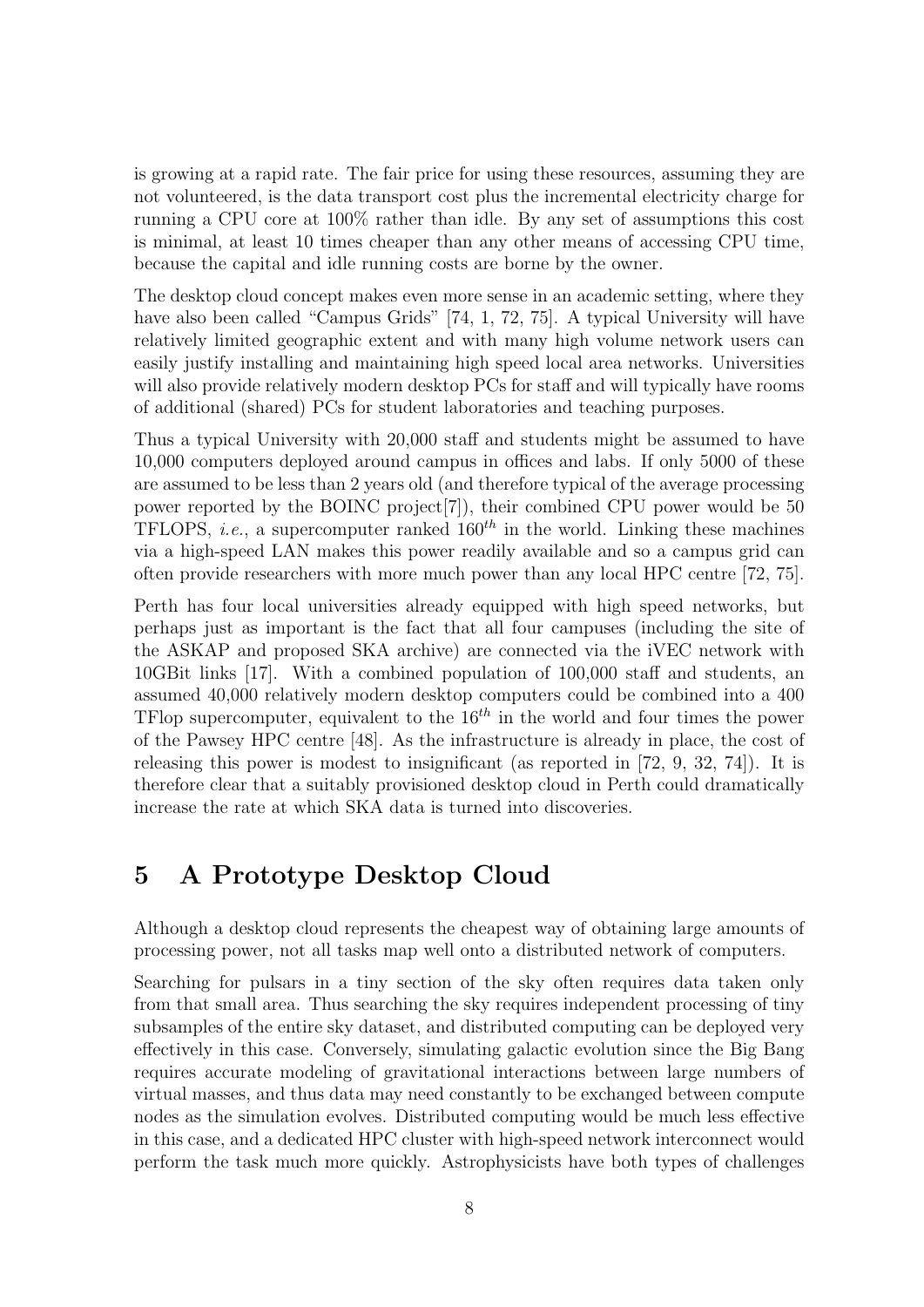[44, 73, 76], so it makes sense to use both types of ICT infrastructures: desktop clouds preferably because of the low cost and high throughput, and HPC facilities otherwise.

Building and testing algorithms on HPC systems is beyond the scope and budget of this study. However it was possible to deploy and test some processing tasks on a prototype desktop cloud in Perth. The NereusV open source desktop cloud technology, developed at Oxford University, was chosen as the basis of this testbed. NereusV has several advantages over other similar middleware, but the comparison to BOINC is perhaps the most relevant in the Astrophysics context:

|             | <b>BOINC</b>                                                              | NereusV                                                                 |
|-------------|---------------------------------------------------------------------------|-------------------------------------------------------------------------|
| Security    | Runs native code. Donors<br>must trust the code.                          | Runs all code within the Java<br>sandbox - no code is trusted.          |
| Deployment  | Client executable must be<br>downloaded and installed/run<br>by the user. | User clicks a link in a web-<br>page; no download/install<br>procedure. |
| Portability | Different code needed for dif-<br>ferent hardware.                        | Runs Java code on the<br>portable JVM - write once<br>run anywhere.     |
| Privacy     | Data stored on local disk,<br>using space and potentially<br>viewable.    | No data stored on disk, only<br>restricted network IO is al-<br>lowed.  |

Perhaps the most important of the above aspects is security; the NereusV clients use the Java "Sandbox" to contain data processing software within a limited execution environment. Sandboxes are increasingly recognised as being essential for large desktop grids/clouds to protect donor machines from unwanted effects of running untrusted, third-party processing code [36, 80, 70, 39, 35, 47, 31, 34, 30]. The Java sandbox is the original Internet sandbox, developed in 1995, and has been protecting client machines from unvetted code on the Web ever since.

The Java sandbox also restricts the NereusV client, and any processing code therein, to outbound TCP connections back to the original server only. Consequently if a computer can start the Nereus client in the first place, then all subsequent networking will pass through any firewalls along the same route and no additional network configuration is needed.

Launched in 2009 at JavaOne, NereusV is gaining popularity in both academia and industry as a easy, open, flexible, secure tool for massively parallel computations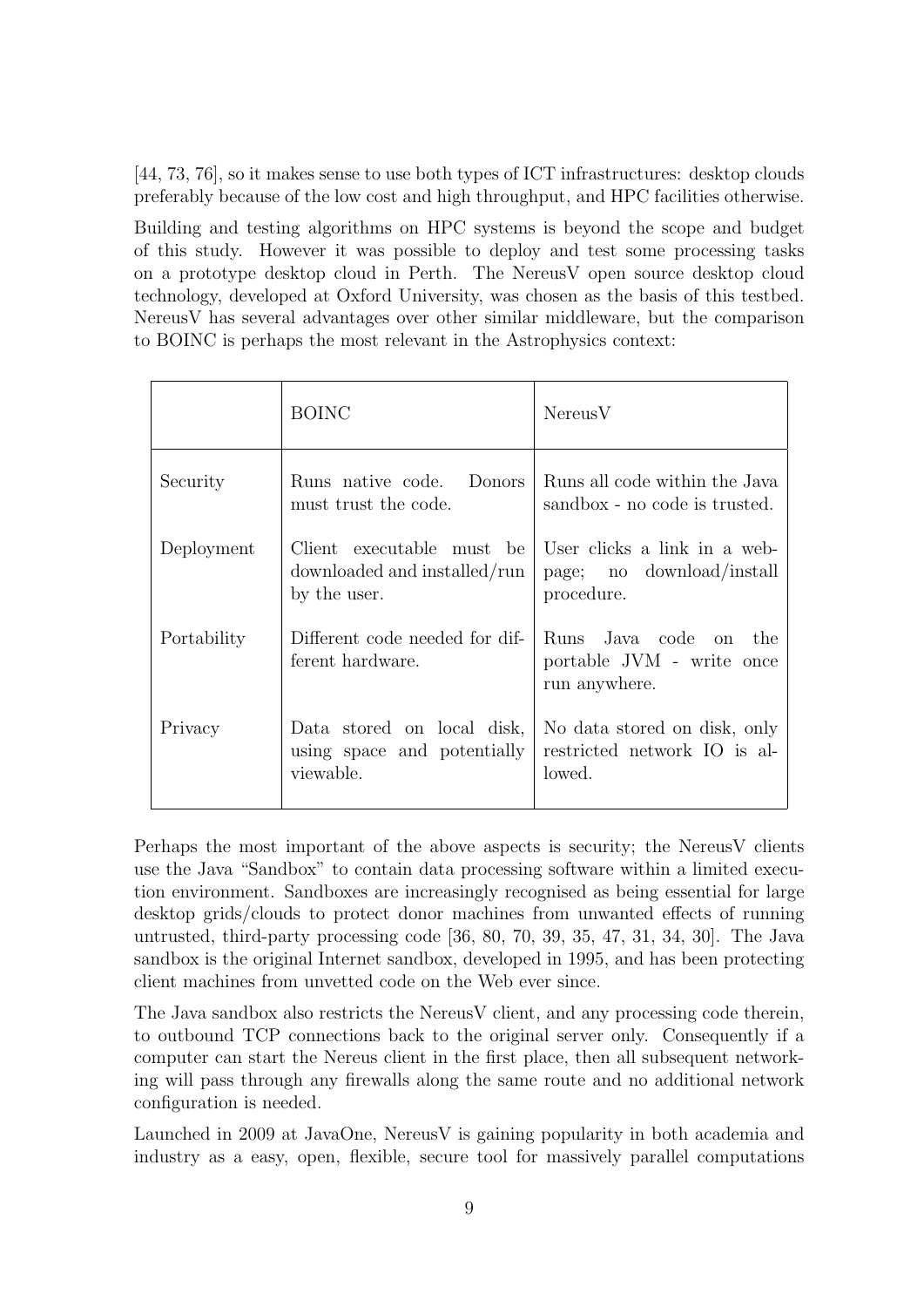[62]. A Nereus deployment consists of a large number of Nereus clients which connect to a few Nereus servers. Via their Nereus server clients then connect to one or more application servers which are responsible for supplying data and associated processing code. Nereus servers can optionally delegate control of their clients to a  $3^{rd}$  party management system, and in this deployment the NereusCloud system was used (see http://www.nereuscloud.com). Clients can be instructed to download data processing code using account control on NereusCloud, so multiple runs of data processing can be started, stopped and rerun at will.

Two Nereus servers were installed, one each at WASP (UWA) and ICRAR (Curtin). Clients were connected to a server based on lowest number of network hops, and in total around 200 clients were loaded from multiple locations over UWA, Curtin and iVEC. The server hardware requirement is minimal, any modern dual core machine with 2GB ram will suffice, and in this instance a Mac Mini and Linux Desktop PC were used<sup>8</sup>. Application servers were started and stopped as required using servers at ICRAR (UWA and Curtin) and, on occasion, an individual user's own desktop PC.

## 6 Applications on the Nereus Desktop Cloud

#### 6.1 Galaxy Simulation Viewing (Dr Allan Duffy)

Although simulating galaxy evolution in the early universe is in a class of problems which work well only on traditional HPC clusters, computationally demanding post processing can often be done in parallel. In this application the simulation results are rendered to produce frames for a movie, with each frame independent from the others, so the problem maps well onto the distributed model.

Several "runs" of 950 frames were performed with each frame "job" taking 68MB input data, between 5 minutes and 3 hours CPU time and producing 25 MB output data. Runs were completed between 8 and 24 hours (wall-clock), a significant improvement to the 3-4 days necessary on conventional compute cluster resources. In this case the speedup was due to the larger number of machines in the Nereus desktop cloud which were, in many cases, more powerful than a single node in the HPC cluster.

#### 6.2 Gravity Wave Filter Selection (Dr Linqing Wen)

A reliable and robust method to find the optimal parameters for detecting gravity wave signals in noisy data is to generate artificial gravity wave signals, corrupt them with suitable noise and then test the ability of the software to detect the hidden signals. The initial run consisted of approximately 200000 simulations each taking 16MB data input, 10-15 minutes CPU time, and producing a few bytes of output. Execution proceeded at 20000-40000 per day for several days, during which time algorithms

<sup>8</sup>A typical server can manage the load from at least 100 clients, and will often cope with 1000.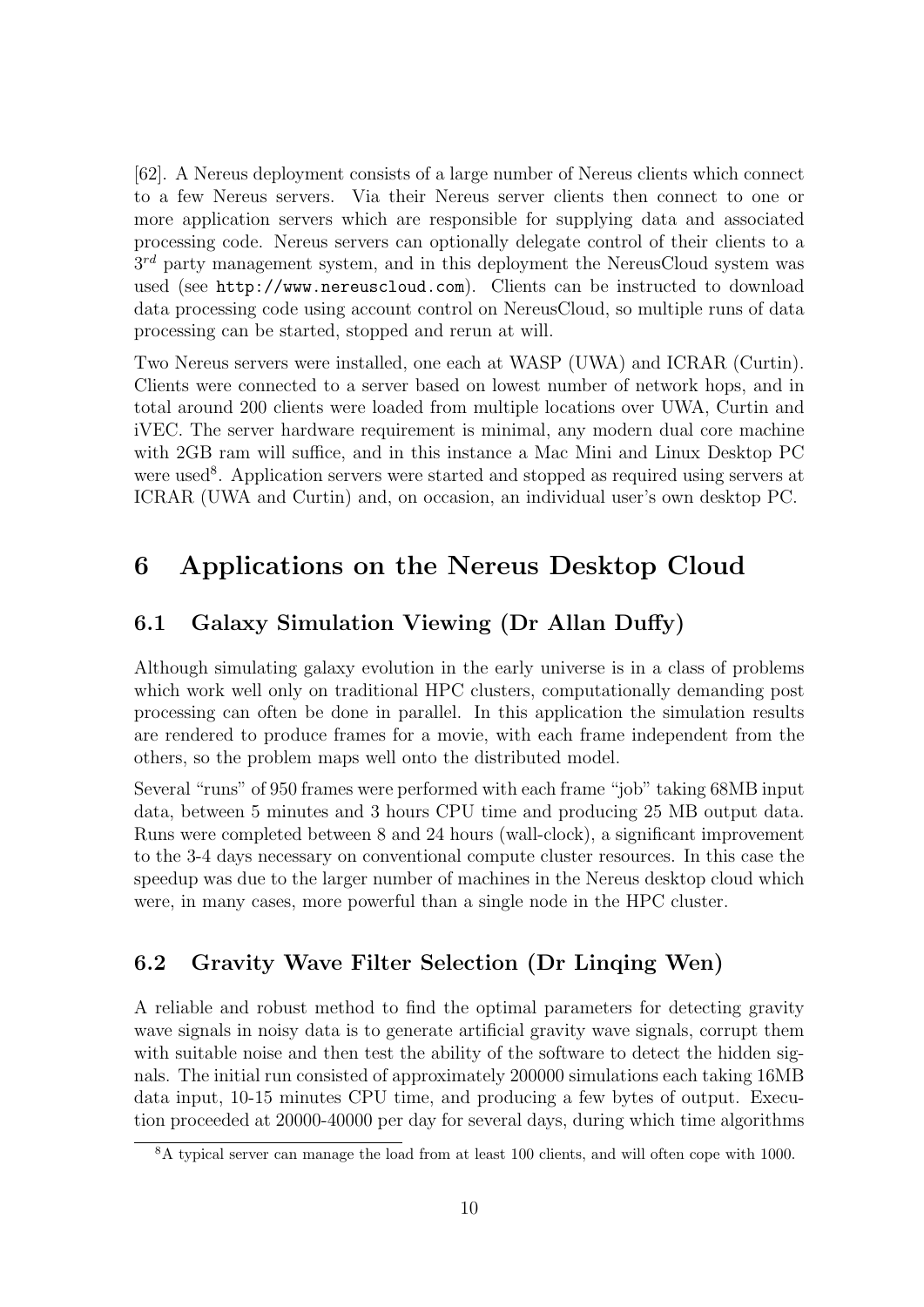were refined and corrections applied immediately. Currently the team is working on final code which will then be run for several million simulations. The results will feed directly into the detector software of international gravity wave detectors.

### 6.3 Source Finding (Dr Martin Meyer)

Examining sky survey data is an obviously parallel data processing challenge. Sky survey data can be broken up into small pieces representing a single "pixel" of the sky (at the resolution of the survey), and each piece can then be processed in parallel to determine whether any interesting phenomena such as pulsars are present [76]. In this case the goal was to test the accuracy and reliability of pulsar detection software, so ASKAP simulated sky survey data and the detection algorithm taken from Boyce[33] were used.

The 3.5GB input data was divided into 500 pixels of 5-7MB data files. Each file required 5 minutes CPU time with negligible data output. Runs were completed in  $\approx$  3 hours, and further source finding algorithm(s) are being investigated for testing in due course. Eventual ASKAP cubes are expected to be 4.5TB/day, which could be processed easily in less than 24 hours with a few hundred desktop machines.

#### 6.4 Summary of Example Applications

Several versions of the code were run over the 8 week engagement period in Perth, and subsequently remotely from Oxford, and all new code was distributed to client workers as necessary via the Nereus system. No further actions were required on the client machines themselves to redeploy application software.

Client machines used were distributed around UWA, iVEC and Curtin over a wide range of computer types. At one extreme, Nereus was installed on the worker nodes of a standard HPC Linux cluster outside the control of an already installed batch processing manager. NereusV ran at low priority and thus did not interfere with the normal processing of the cluster, but made it more efficient by using idle time for productive work automatically. At the other extreme the Nereus client ran on normal office PCs, and the users noticed no effects of having it processing in the background.

The 10Gbit links across Perth between UWA, Curtin and iVEC were instrumental to the smooth running of the systems, as indeed were the 1GBit links around the various buildings in each campus. In particular, transferring 68MB of input data for the first application from the application server to a desktop PC in another campus was observed to take approximately 3 seconds, leaving plenty of bandwidth free for other clients to get their input data from the application server. The Nereus servers, in ICRAR and WASP, required no reboots during any run and were able to keep pace easily with the network loads placed on them by managing the clients' connections to the application server(s).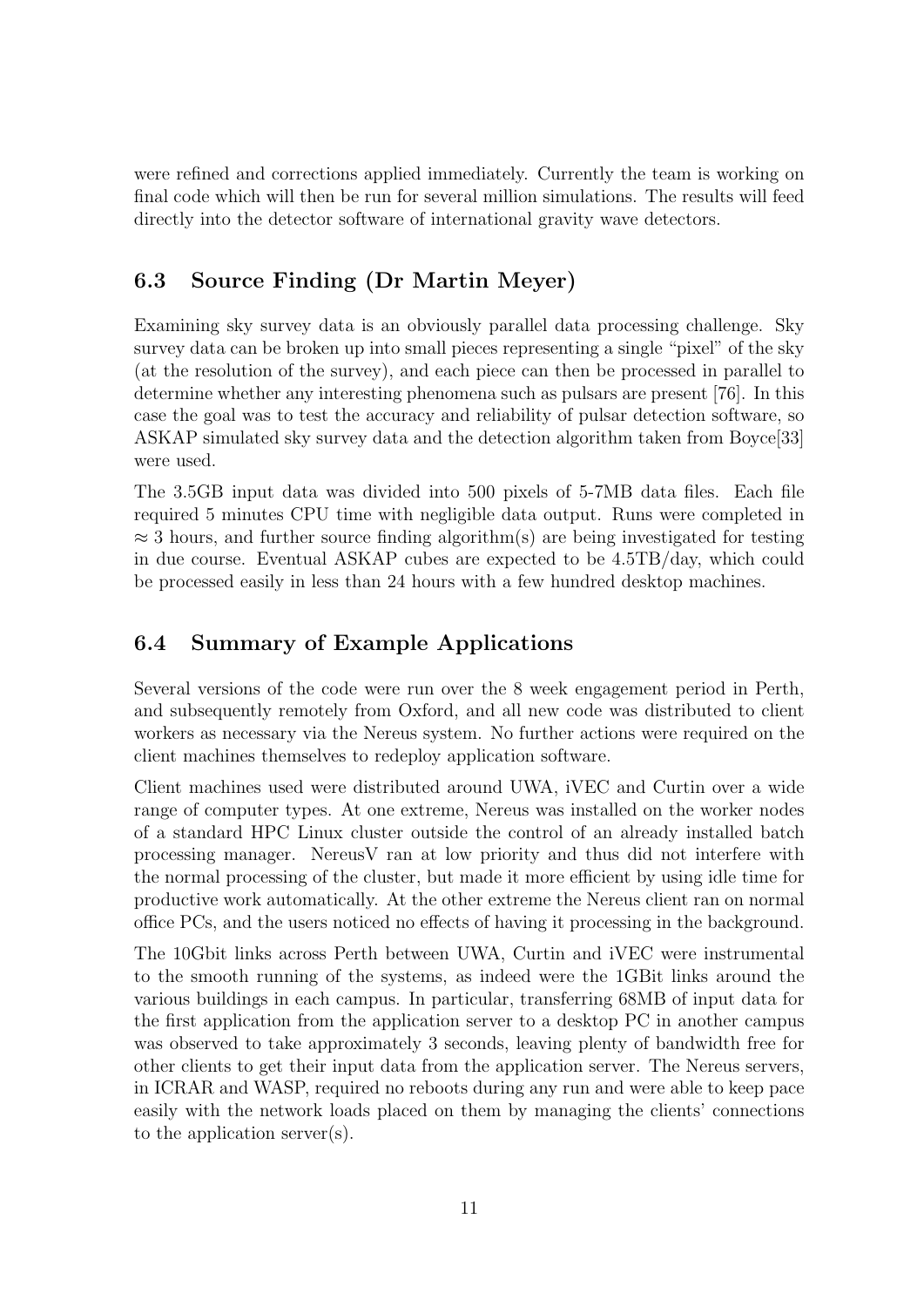Each of the three applications was adapted to work within the NereusV environment with approximately 2 days' software engineering time. Typical changes to the original code were to convert the source from  $C/C++/FORTRAN$  into Java, and to modify the I/O operations to/from the filesystem to network requests (HTTP GET and POST back to the application server).

In each case, the converted code was tested for accuracy and performance, owing to the common misconception that Java code is slower and/or less accurate than  $C/C++/Fortran$ . In each of the above applications the converted Java code produced results well within acceptable precision<sup>9</sup> and actually ran  $10\n-30\%$  *faster* than the original  $C/C++/FORTRAN$ . Only when the Gravity Wave code was modified to include calls to the FFTW Fourier Transform library[13] did the C version perform better (the JTransforms pure Java fourier transform library was used in this case to mimic the FFTW calls [79]). Even here the performance penalty was at most 30%, so the overall throughput with the Nereus cloud (with many more computers) was still much higher.

These applications demonstrate that

- 1. astrophysics data processing can be converted into Nereus applications with sometimes minimal software engineering effort;
- 2. the speed of Java versions is very competitive with native code, and distributed dormant computing power can be harnessed effectively;
- 3. the high-speed networks found in a typical academic setting make accessing distributed resources a compelling mechanism to release a substantial research capability; and
- 4. deploying the NereusV desktop cloud within existing institutional IT infrastructure is simple and easy to manage, and caused no issues for the IT administration staff.

## 7 Public Outreach

Public engagement is an increasingly important aspect of large research programmes such as the Square Kilometre Array (SKA) [67]. Aside from the general benefits of scientific awareness and education that arise from such engagement, such activities are essential for the continuation of their public support.

The term"Citizen Science" [67] has emerged to identify those aspects of projects which can be accessed and in some cases actively contributed to by an inspired yet lay audience. By engaging the public, these activities provide important validation

<sup>&</sup>lt;sup>9</sup>Converted Java code often used Double instead of C/Fortran Float as the speed difference was not significant and the higher accuracy of Java Double made it a worthwhile tradeoff.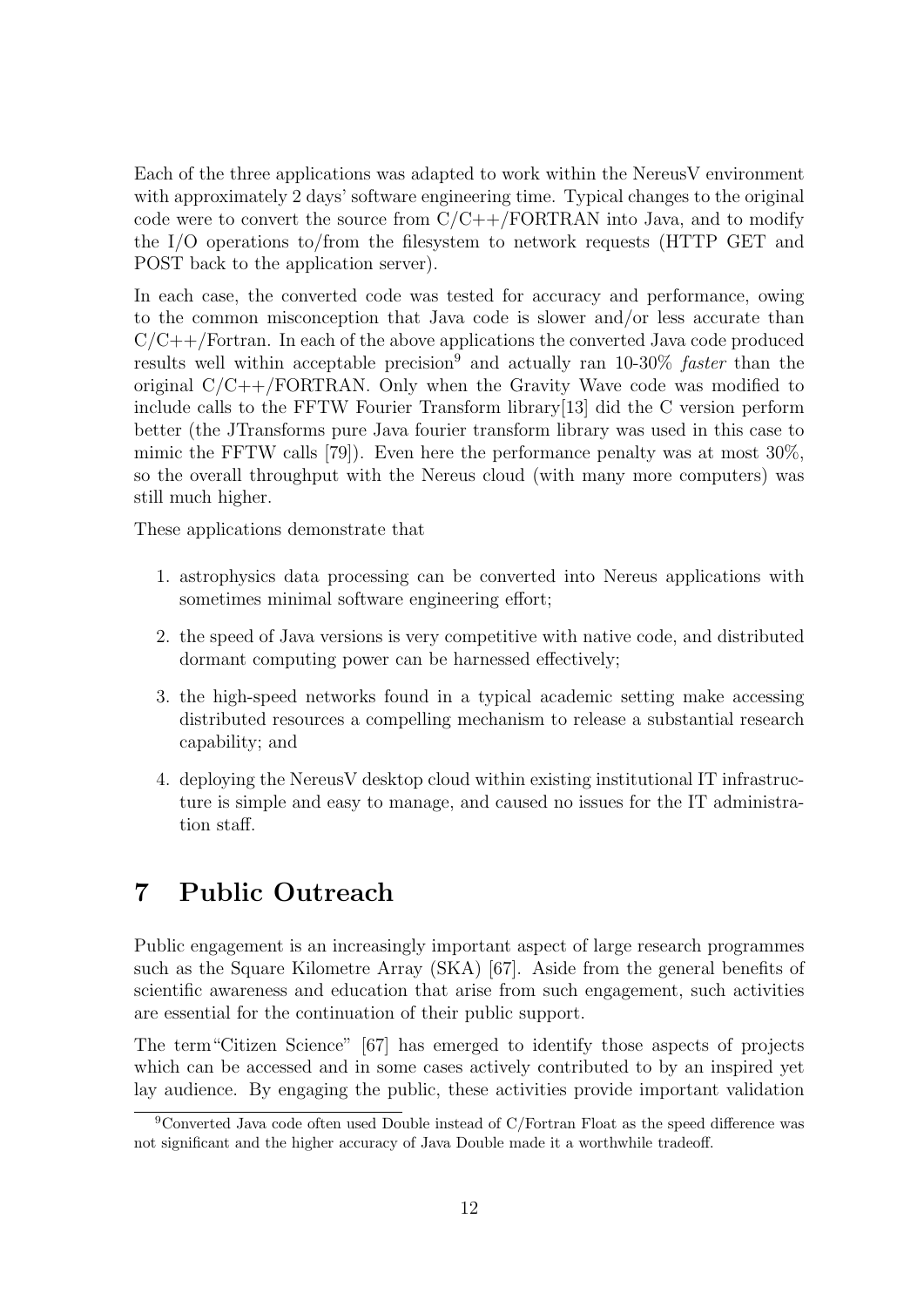of government support, and in some cases the public contributions have been critical to the viability of an otherwise daunting research project [68, 66].

A desktop cloud infrastructure, as in other astrophysical data reprocessing projects [73, 12, 23], can provide substantial extra computing resources but becomes even more compelling when combined with an active public outreach activity. ICRAR already has dedicated outreach staff who are currently planning the extension of the desktop cloud built in this study to a broader public.

NereusV is particularly suited to public distribution due to the ease of installation, maintenance and management:

- Awareness: advertise on-line and in print to encourage visitors to an SKA sponsored project website.
- **Participation:** join by clicking on a link no separate install, elevated administrative privileges, or left over data on the donor machine. Join and leave at will without notice, no need to register clients centrally.
- Security: All code runs within the Java sandbox, no access to the local filesystem and all network traffic restricted through the single Nereus server. No installed files/data are left cluttering up the donor's computer.
- Flexibility: Project code runs identically on all systems, and new versions can be pushed out from central project servers within minutes.
- Cost: Nereus V is open source GPLv2 and therefore free.

Planning to use large amounts of donated computing time from the public, government or industry requires careful planning. However previous projects have documented key lessons [68, 63] and based on the long tradition of Astrophysics and a positive public image of science in Australia, a significant contribution from outside academia should be possible. Indeed, as at September 2010, 38,000 Australian volunteers are actively donating computing time to the BOINC desktop cloud ranking Australia  $8^{th}$  in the world and  $1^{st}$  in the world per person [8] in relation to that US led initiative.

Education has been in recent years Australia's  $3^{rd}$  most valuable export [64], so in light of this growing importance it might be expected that there had been a commensurate growth in computing resources to support this expanding research and student base. Unfortunately Australia's share of supercomputing power worldwide has decreased over recent years, owing mainly to the rapid advances of other nations relative to Australia [25, 48]. The petaFLOPS capable Pawsey centre [48], being built in part to support the ASKAP pathfinder goes some way to redress the balance, but a large gap still remains [25].

Against this background, the Australian government has been developing one of the most ambitious national ICT infrastructure plans in the world—the National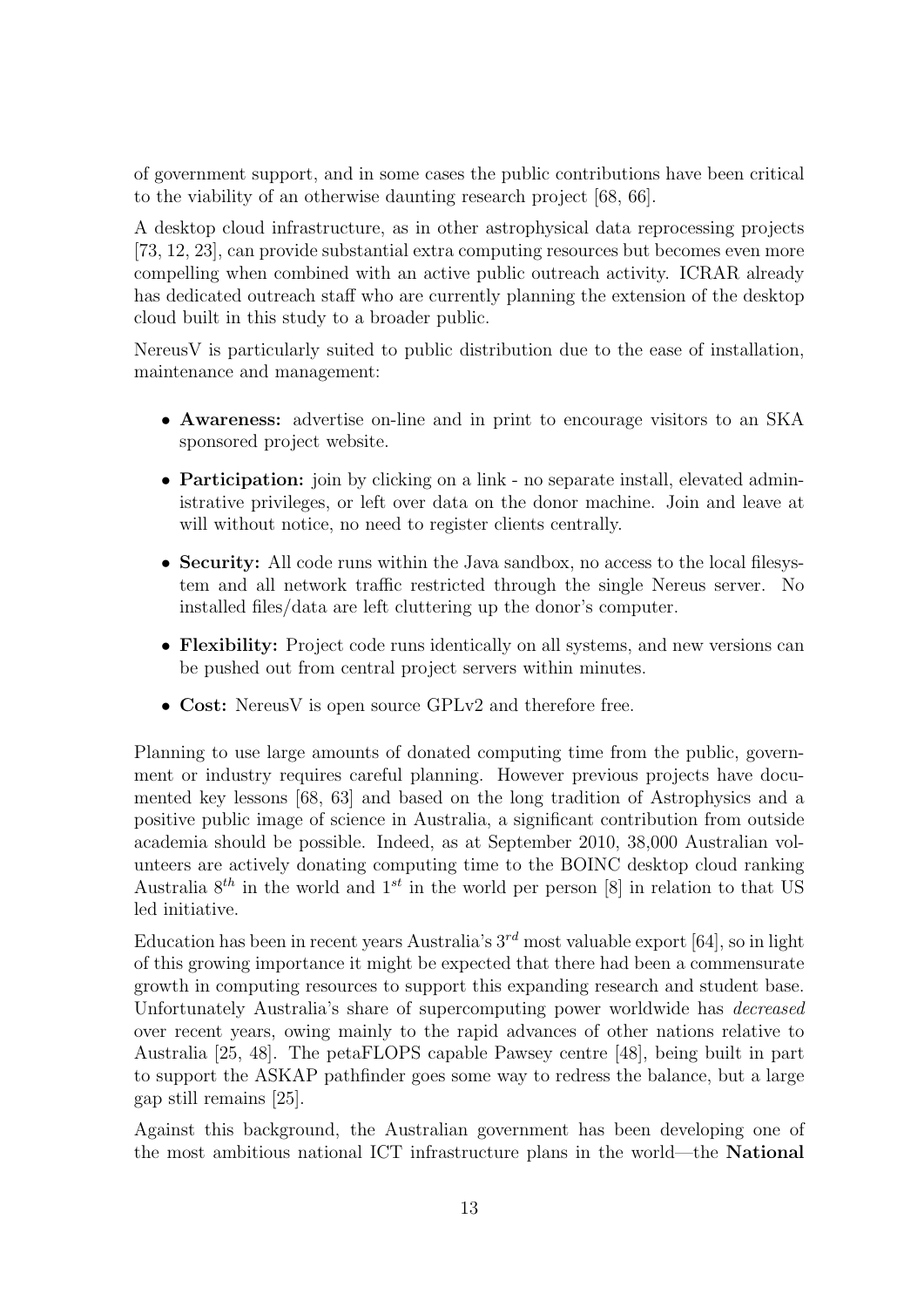Broadband Network [22]. This AUD 37 billion project started at the end of 2010 and when complete will connect 93% of homes and businesses with a network delivering at least 100MBit/sec connection speed. Australia's personal computers could therefore form the most powerful computing resource in the world if only 2.5% of owners were persuaded to join a public desktop cloud.

Such a resource would make an invaluable contribution to Australia's research and education sector, as well as Australian industry in general.

### 8 Conclusions and Recommendations

The Square Kilometre Array represents an exciting opportunity for a generation of Astrophysicists and the wider public. The ambitious plan pushes many aspects of technology, including the need for extraordinary amounts of digital data processing estimated to require, in time, the largest aggregation of computing power ever conceived for a single project.

Cloud computing has emerged as an essential component of ICT worldwide, and already the combined computing infrastructure in "Cloud" datacentres is possibly the only source of conventional HPC facilities on the scale required that could be accessed at reasonable price and timescale. As detailed in this report, beyond the initial data processing and archive storage for ASKAP, cloud computing providers can supply today the processing power necessary for generating the scientific research results. Renting existing resources lowers overall project risk, eliminates the need to build extensive datacentres and can obviate other HPC capital investments by converting them into recurrent expenditure. Cloud providers also upgrade the hardware over time, again eliminating vendor lock-in, support, and hardware refresh costs from a long term project such as the multi-decade SKA. It is recommended that the SKA community engage with cloud computing vendors, especially those which provide HPC capabilities, to make sure sufficient infrastructure is available for use by the community, and ultimately to negotiate volume discount pricing for these resources.

The vast data processing needed for Astrophysics over the coming decade will only be possible by efficient use of multi-core, distributed computing [58]. Such ICT architectural shifts demand new software with new algorithms tailored to exploit them [58, 43, 59, 42, 50]. The rapid adoption of cloud computing has and will continue to influence the design of basic computing "boxes" and the HPC facilities they operate in, but the equally rapid advances in network technology should not be overlooked [42]. High speed wide-area networks make distributed computing more sensible, even for applications traditionally assumed to work only within a single HPC centre [78], and as shown in this report and elsewhere many Astrophysical data processing tasks can be adapted efficiently to use distributed ICT infrastructure [73, 23]. Desktop Cloud computing, representing many "small" computers connected over a surprisingly good WAN (such as the NBN), could provide a substantial contribution [50, 44].

It is recommended that while developing better parallel algorithms for HPC resources,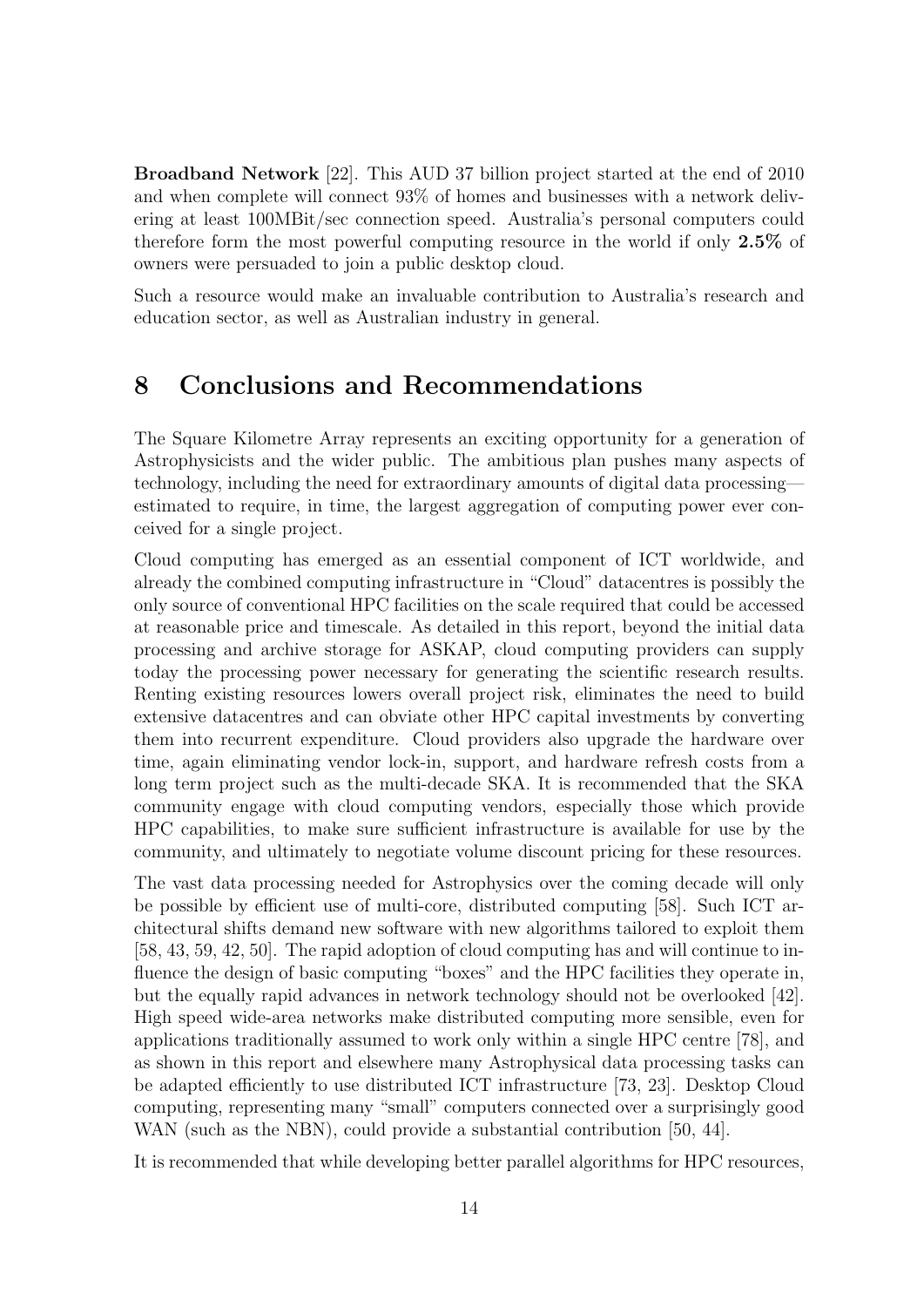how desktop clouds can be used alongside should also be examined seriously. It is also recommended that the SKA community help build a shared desktop cloud resource, starting with a few SKA institutes, on which to deploy and test these applications as part of the SKA construction. The combination of Moore's-Law increases of the average PC and the unique network upgrade being deployed by the Australian National Broadband project could become a world-leading computing infrastructure to complement the ambitious Astrophysics vision that is the SKA.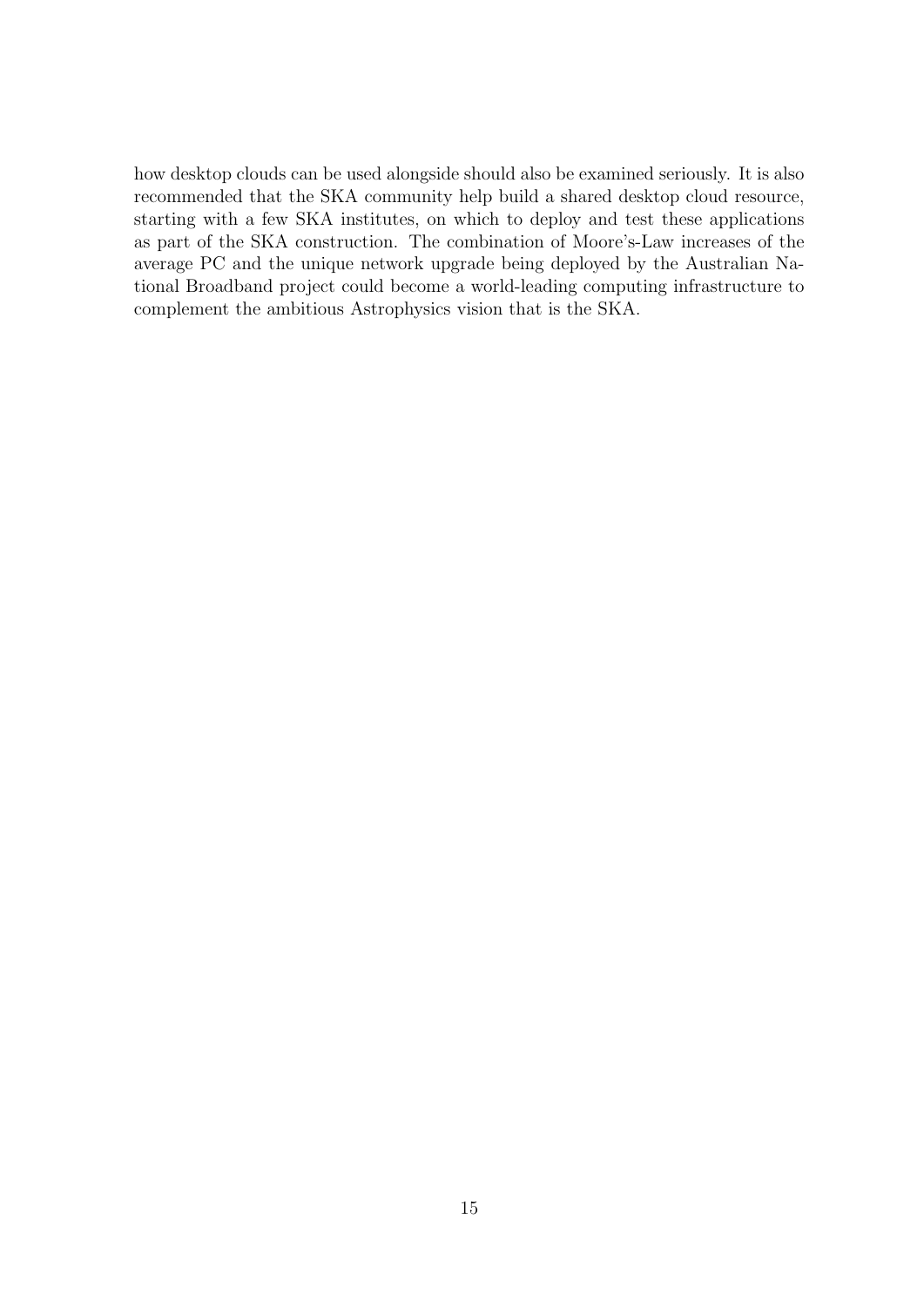## References

- [1] Advanced research computing at cardiff universtiy. http://www.cardiff.ac. uk/arcca/index.html.
- [2] Amazon launches apac cloud. http://www.zdnet.com.au/ amazon-launches-apac-cloud-339302775.htm.
- [3] Amazon web services. http://aws.amazon.com/.
- [4] Askap australian square kilometre array pathfinder. http://www.atnf.csiro. au/SKA/.
- [5] Atlas experiment. http://atlas.ch/.
- [6] Bell Labs breaks optical transmission record, 100 Petabit per second kilometer barrier. http://www.physorg.com/news173455192.html/.
- [7] Boinc berkley open infrastructure for network computing. http://boinc. berkeley.edu/.
- [8] Boinc all project stats. http://www.allprojectstats.com/showproject.php? projekt=0.
- [9] Campus grid special interest group. http://wikis.nesc.ac.uk/escinet/ Campus\_Grids.
- [10] Canarie. http://www.techeye.net/hardware/ canada-launches-100-gigabit-network.
- [11] Cyclone HPC Cloud Computing. http://www.sgi.com/products/hpc\_ cloud/cyclone/.
- [12] Einstien at home. http://einstein.phys.uwm.edu/.
- [13] Fftw. http://www.fftw.org/.
- [14] Gartner worldwide cloud services market report. http://www.gartner.com/it/ page.jsp?id=1389313.
- [15] Grid computing. http://en.wikipedia.org/wiki/Grid\_computing.
- [16] Highlights of cern history. http://public.web.cern.ch/press/Journalists/ CERNHistory.html.
- [17] iVEC the hub of advanced computing in western australia. http://www.ivec. org/.
- [18] Large synoptic survey telescope. http://www.lsst.org/lsst.
- [19] The lhc large hadron collider. http://lhc.web.cern.ch/lhc/.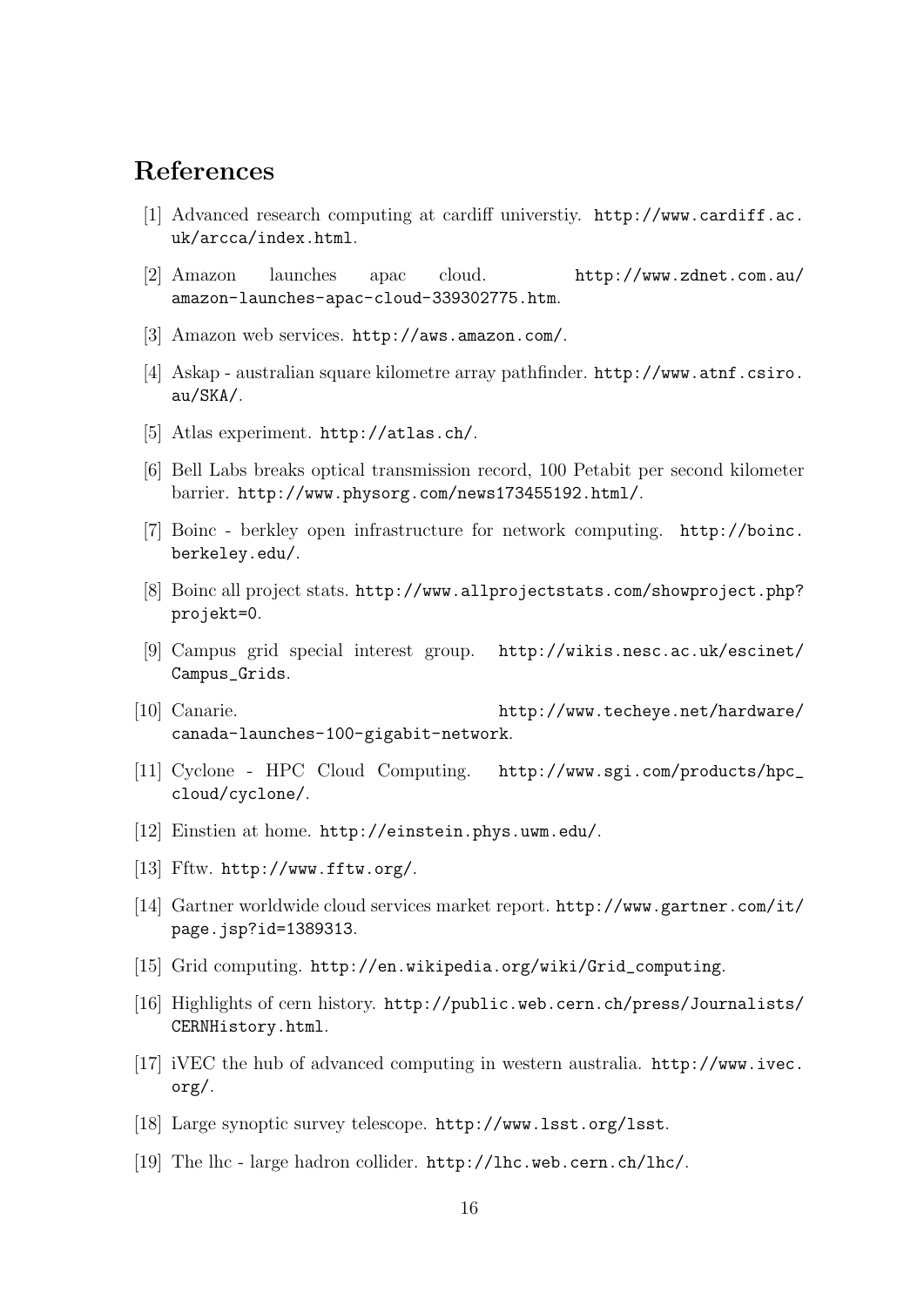- [20] Lofar. http://www.lofar.org/.
- [21] Lsst reference design. http://lsst.org/files/docs/LSST-RefDesign.pdf.
- [22] NBNCo Ltd. http://www.nbnco.com.au/.
- [23] Seti@home classic: In memoriam. http://setiathome.berkeley.edu/ classic.php.
- [24] Ska telescope home. http://www.skatelescope.org/.
- [25] Top 500 supercomputer sites. http://www.top500.org/.
- [26] Wikipedia exabyte. http://en.wikipedia.org/wiki/Exabyte.
- [27] Amazon web services mulls australian data centre. http://www.computerworld. com.au/article/344809/amazon\_web\_services\_mulls\_australian\_data\_ centre/, April 2010.
- [28] ASKAP Technologies: Computing. http://www.atnf.csiro.au/projects/ askap/computing.html, July 2010.
- [29] P Alexander, J Bregman, and A Faulkner. SKA data flow and processing. In A Torchinsky, A van Ardenne, T van den Brink-Havinga, van Es A, and A Faulkner, editors, WIDEFIELD SCIENCE AND TECHNOLOGY FOR THE SKA, pages 119–123, 2009.
- [30] Rasmus Andersen and Brian Vinter. Performance and portability of the sciby virtual machine. Enabling Technologies, IEEE International Workshops on, 0:252– 257, 2010.
- [31] David Anderson. Boinc: A system for public-resource computing and storage. In Fifth IEEE/ACM International Workshop on Grid Computing (GRID'04). IEEE, 2004.
- [32] Hugh Beedie. Campus grids business cases. http://wikis.nesc.ac.uk/ \_escinet/files/c/c7/August\_2010\_Business\_Plan.pdf, August 2010.
- [33] P. J. Boyce. Gammafinder: a java application to find galaxies in astronomical spectral line datacubes. Master's thesis, School of Computer Science, Cardiff University, 2003.
- [34] R. P. Bruin, T. O. H. White, A. M. Walker, K. F. Austen, M. T. Dove, R. P. Tyer, P. A. Couch, I. T. Todorov, and M. O. Blanchard. Job submission to grid computing environments. Concurr. Comput. : Pract. Exper., 20(11):1329–1340, 2008.
- [35] Ali Raza Butt, Sumalatha Adabala, Nirav H. Kapadia, Renato J. Figueiredo, and José A. B. Fortes. Grid-computing portals and security issues. J. Parallel Distrib. Comput., 63(10):1006–1014, 2003.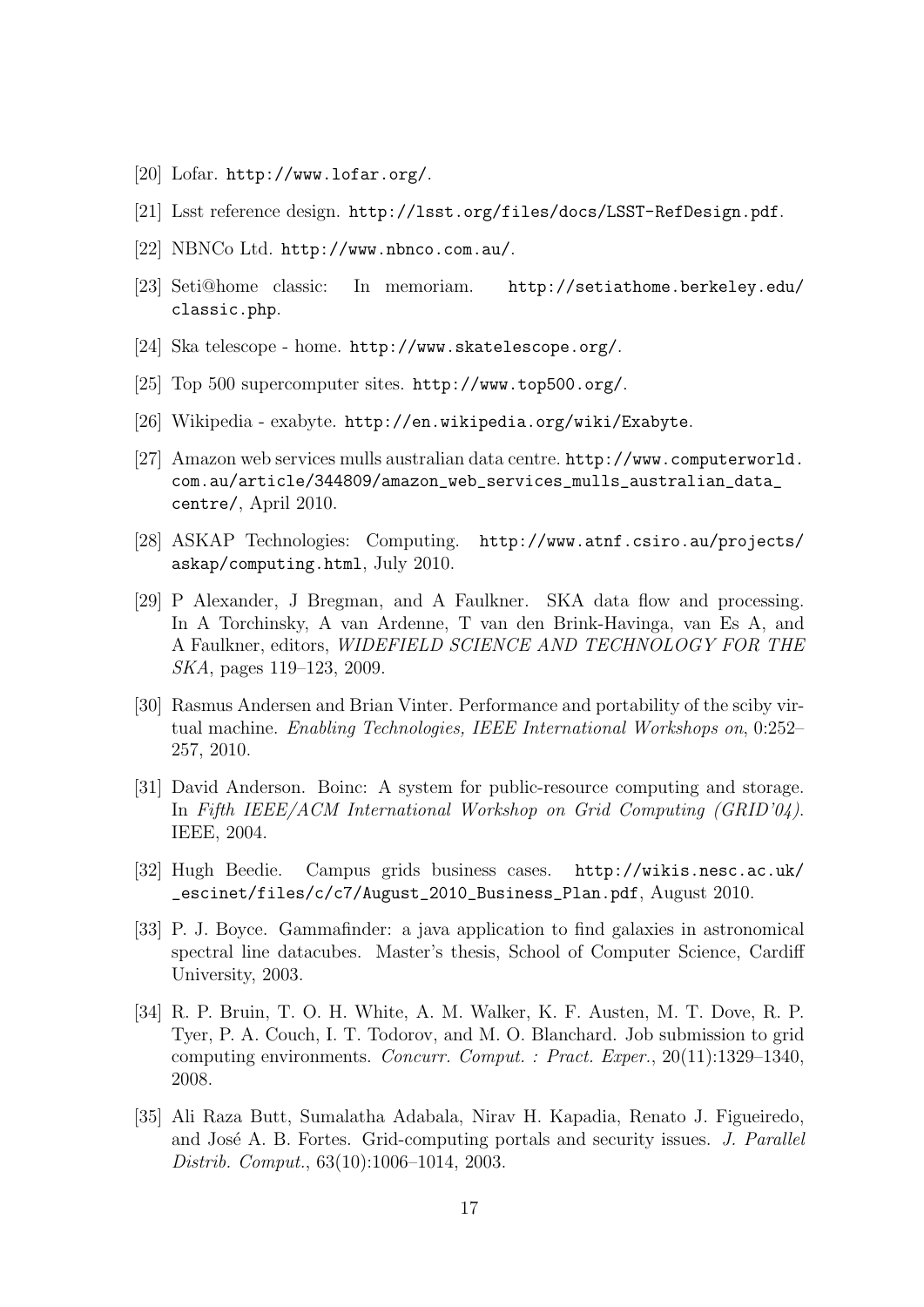- [36] Franck Cappello, Samir Djilali, Gilles Fedak, Thomas Herault, Frédéric Magniette, Vincent N´eri, and Oleg Lodygensky. Computing on large-scale distributed systems: Xtrem web architecture, programming models, security, tests and convergence with grid. Future Gener. Comput. Syst., 21(3):417–437, 2005.
- [37] Andrew Chien, Brad Calder, Stephen Elbert, and Karan Bhatia. Entropia: architecture and performance of an enterprise desktop grid system. J. Parallel Distrib. Comput., 63(5):597–610, 2003.
- [38] Xingchen Chu, Krishna Nadiminti, Chao Jin, Srikumar Venugopal, and Rajkumar Buyya. Aneka: Next-generation enterprise grid platform for e-science and e-business applications. In E-SCIENCE '07: Proceedings of the Third IEEE International Conference on e-Science and Grid Computing, pages 151–159, Washington, DC, USA, 2007. IEEE Computer Society.
- [39] Walfredo Cirne, Francisco Brasileiro, Nazareno Andrade, Lauro Costa, Alisson Andrade, Reynaldo Novaes, and Miranda Mowbray. Labs of the world, unite!!! Journal of Grid Computing, 4:225–246, 2006.
- [40] The ATLAS Collaboration. Expected performance of the atlas experiment: detector, trigger and physics, December 2008.
- [41] J. Cordes, D. Campbell, N. Director, F. Lo, and N. Director. The Square Kilometre Array. http://science.nrao.edu/A2010/rfi/SKA.pdf, 2009.
- [42] T. Cornwell and B Glendenning. Software development for the Square Kilometre Array. http://www.skatelescope.org/PDF/memos/50\_cornwell.pdf, June 2004. SKA Memo Series.
- [43] T. Cornwell and B. Humphreys. SKA Exascale Software Challenges. http:// www.skatelescope.org/PDF/memos/128\_Memo\_Cornwell.pdf, October 2010. SKA Memo Series.
- [44] Tim Cornwell. Askap industry technical briefing. http://www.atnf.csiro.au/ SKA/ASKAP\_Computing\_July09.pdf, July 2009.
- [45] Tim Cornwell. Climbing mount exaflop computing for the askap and the square kilometre array. http://www.atnf.csiro.au/people/tim.cornwell/ presentations/askapcurtin2009.pdf, September 2009.
- [46] Tim Cornwell. Mount exaflop. http://www.atnf.csiro.au/people/tim. cornwell/publications/MountExaflop.pdf, September 2009.
- [47] Attila Csaba Marosi, Peter Kacsuk, Gilles Fedak, and Oleg Lodygensky. Using virtual machines in desktop grid clients for application sandboxing. Technical Report TR-0140, Institute on Architectural Issues: Scalability, Dependability, Adaptability, CoreGRID - Network of Excellence, August 2008.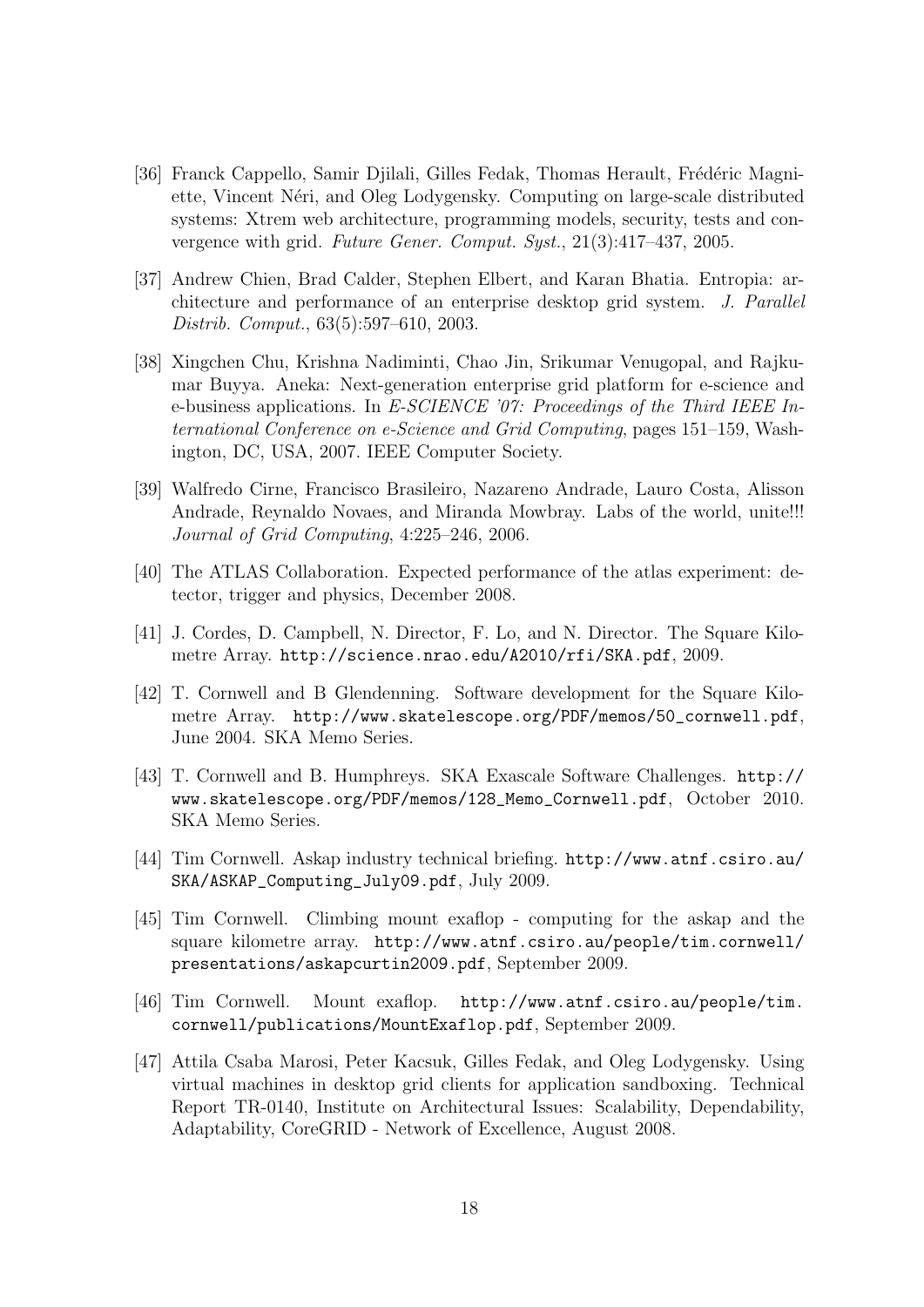- [48] CSIRO. The pawsey high performance computing centre for ska science. http: //www.aph.gov.au/house/committee/pwc/pawseycentre/subs/sub001.pdf.
- [49] M. de Vos, A.W. Gunst, and R. Nijboer. The LOFAR telescope: System architecture and signal processing. Proceedings of the IEEE, 97(8):1431–1437, 2009.
- [50] P. Dewdney and J. et al bij de Vaate. SKA Phase 1: Preliminary System Description. http://www.skatelescope.org/PDF/memos/130\_Memo\_Dewdney. pdf, November 2010. SKA Memo Series.
- [51] Marcos Dias de Assuncao, Krishna Nadiminti, Srikumar Venugopal, Tianchi Ma, and Rajkumar Buyya. An integration of global and enterprise grid computing: Gridbus broker and xgrid perspective. In Proceedings of the 4th International Conference on Grid and Cooperative Computing. Springer-Verlag, Berlin, 2005.
- [52] G.J. Eilenberger, S. Bunse, L. Dembeck, U. Gebhard, F. Ilchmann, W. Lautenschlaeger, and J. Milbrandt. Energy-efficient transport for the future Internet. Bell Labs Technical Journal, 15(2):147–167, 2010.
- [53] J. Gray and A.S. Szalay. Where the rubber meets the sky: Bridging the gap between databases and science. Arxiv preprint cs/0502011, 2005.
- [54] J.C. Guzman and B. Humphreys. The Australian SKA Pathfinder (ASKAP) software architecture. In Proceedings of SPIE, volume 7740, page 77401J, 2010.
- [55] Peter Hall. The ska overview and update. http://www.skatelescope.org/ PDF/WA\_industry.pdf, 2006.
- [56] Ben Humphreysl. Askap computing askaic technical update. http://www. atnf.csiro.au/SKA/ASKAP\_Computing\_BH\_July09.pdf, July 2009.
- [57] Z. Ivezic, JA Tyson, R. Allsman, J. Andrew, R. Angel, T. Axelrod, JD Barr, AC Becker, J. Becla, C. Beldica, et al. LSST: from science drivers to reference design and anticipated data products. 2008.
- [58] A. Kemball, J. Cordes, J. Lazio, and D. Backer. Technology development for computational radio astronomy: 2010-2020. RADIO ASTRONOMY, page 2020, 2010.
- [59] AJ Kemball and TJ Cornwell. A Simple Model Of Software Costs For The Square Kilometre Array. Experimental Astronomy, 17(1):317–327, 2004.
- [60] Derrick Kondo, Gilles Fedak, Franck Cappello, Andrew A. Chien, and Henri Casanova. Characterizing resource availability in enterprise desktop grids. Future Gener. Comput. Syst., 23(7):888–903, 2007.
- [61] F. Malek, F. Hernandez, and F. Chollet. A worldwide grid infrastructure for the four LHC experiments. 2010.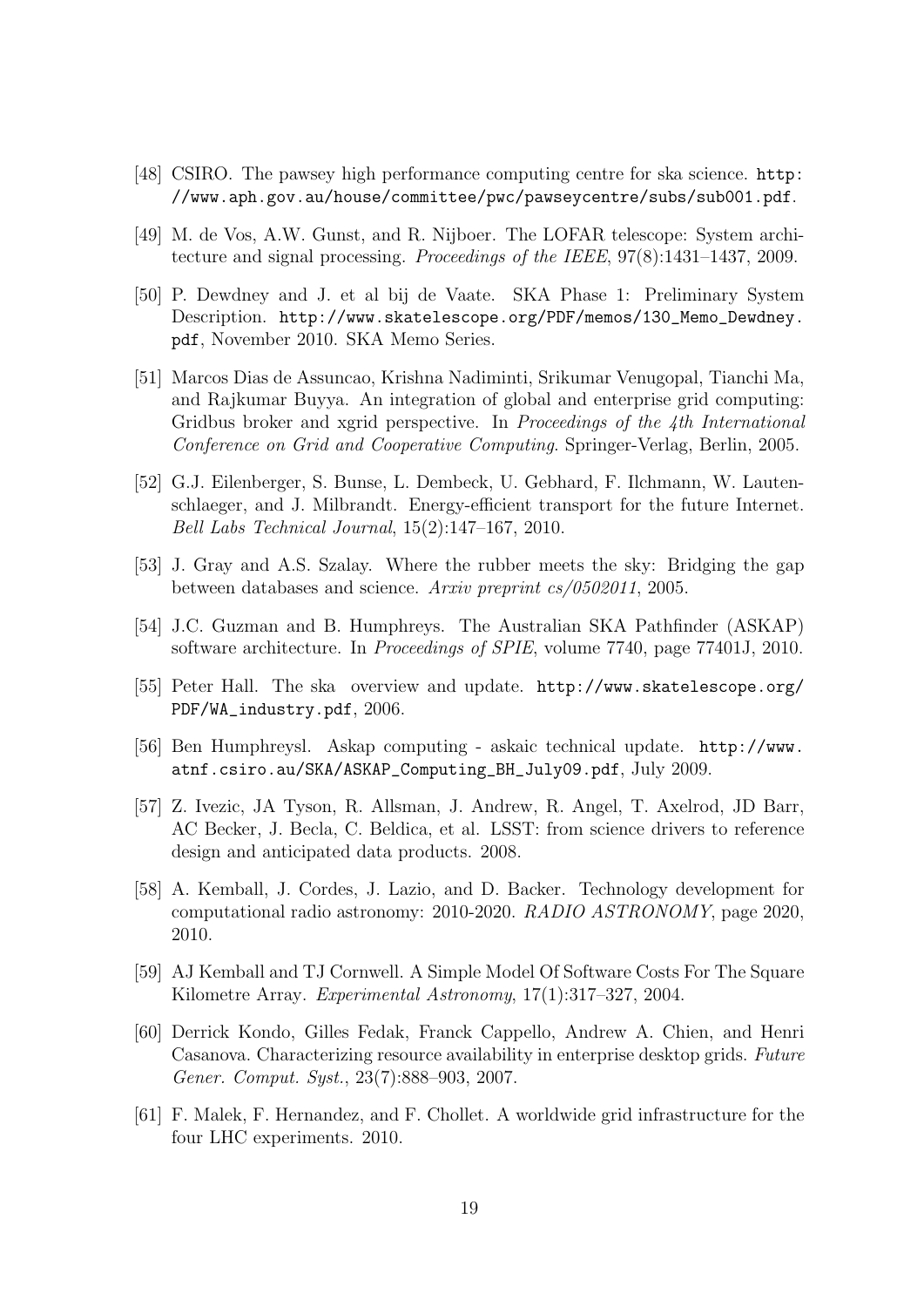- [62] Rhys Newman and Ian Preston. Nereus-v: Massively parallel computing of, by and for the community. http://developers.sun.com/learning/ javaoneonline/j1sessn.jsp?sessn=TS-5136&yr=2009&track=nextweb.
- [63] O. Nov, O. Arazy, and D. Anderson. Crowdsourcing for science: understanding and enhancing SciSourcing contribution. In ACM CSCW 2010 Workshop on the Changing Dynamics of Scientific Collaborations, 2010.
- [64] Australian Bureau of Statistics. International students in south australia. http://www.abs.gov.au/AUSSTATS/abs@.nsf/Lookup/1345.4Feature% 20Article1Dec%202009.
- [65] Z. Patoli, M. Gkion, A. Al-Barakati, W. Zhang, P. Newbury, and M. White. How to build an open source render farm based on desktop grid computing. Wireless Networks, Information Processing and Systems, pages 268–278, 2009.
- [66] J. Raddick, CJ Lintott, K. Schawinski, D. Thomas, RC Nichol, D. Andreescu, S. Bamford, KR Land, P. Murray, A. Slosar, et al. Galaxy Zoo: An Experiment in Public Science Participation. In Bulletin of the American Astronomical Society, volume 38, page 892, 2007.
- [67] M.J. Raddick, G. Bracey, K. Carney, G. Gyuk, K. Borne, J. Wallin, S. Jacoby, and A. Planetarium. Citizen Science: Status and Research Directions for the Coming Decade. AGB Stars and Related Phenomenastro2010: The Astronomy and Astrophysics Decadal Survey, 2010:46P, 2009.
- [68] M.J. Raddick, G. Bracey, P.L. Gay, C.J. Lintott, P. Murray, K. Schawinski, A.S. Szalay, and J. Vandenberg. Galaxy Zoo: Exploring the Motivations of Citizen Science Volunteers. Astronomy Education Review, 9:010103, 2010.
- [69] K. Roberts, D. Beckett, D. Boertjes, J. Berthold, and C. Laperle. 100G and beyond with digital coherent signal processing. Communications Magazine, IEEE, 48(7):62–69, 2010.
- [70] Sriya Santhanam, Pradheep Elango, Andrea Arpaci-Dusseau, and Miron Livny. Deploying virtual machines as sandboxes for the grid. In *WORLDS'05: Pro*ceedings of the 2nd conference on Real, Large Distributed Systems, pages 7–12, Berkeley, CA, USA, 2005. USENIX Association.
- [71] Jean Schneider. Ska telescope to provide a billion pcs' worth of processing. http://www.computerworld.com.au/article/319128/ska\_telescope\_ provide\_billion\_pcs\_worth\_processing\_updated\_/, September 2009.
- [72] D. Sepulveda and S. Goasguen. The Deployment and Maintenance of a Condor-Based Campus Grid. Advances in Grid and Pervasive Computing, pages 165–176, 2009.